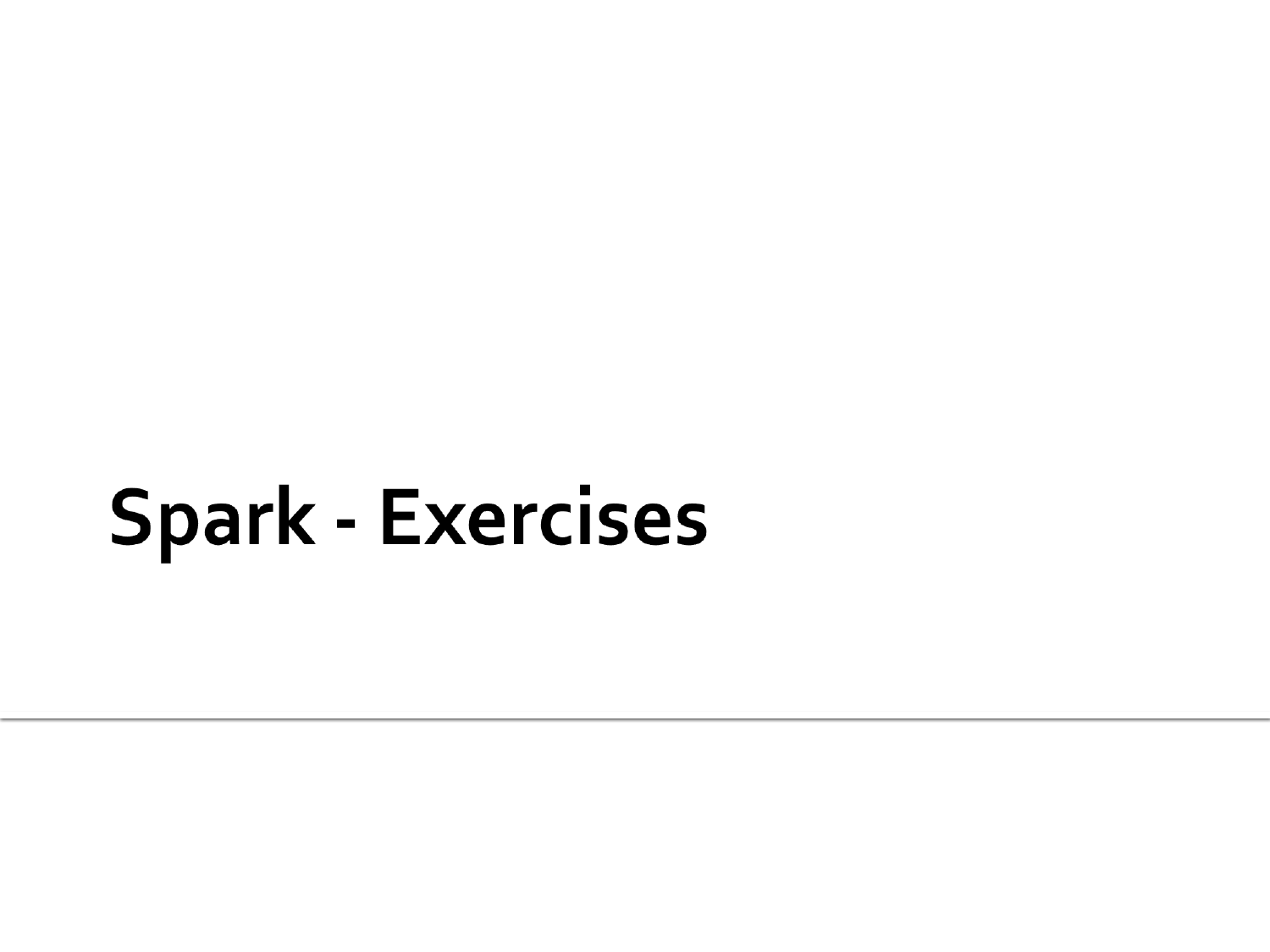- GraphFrame
- **Input:** 
	- **The textual file vertexes.csv** 
		- **.** It contains the vertexes of a graph
	- Each vertex is characterized by
		- **·** id (string): user identifier
		- **· name (string): user name**
		- **age (integer): user age**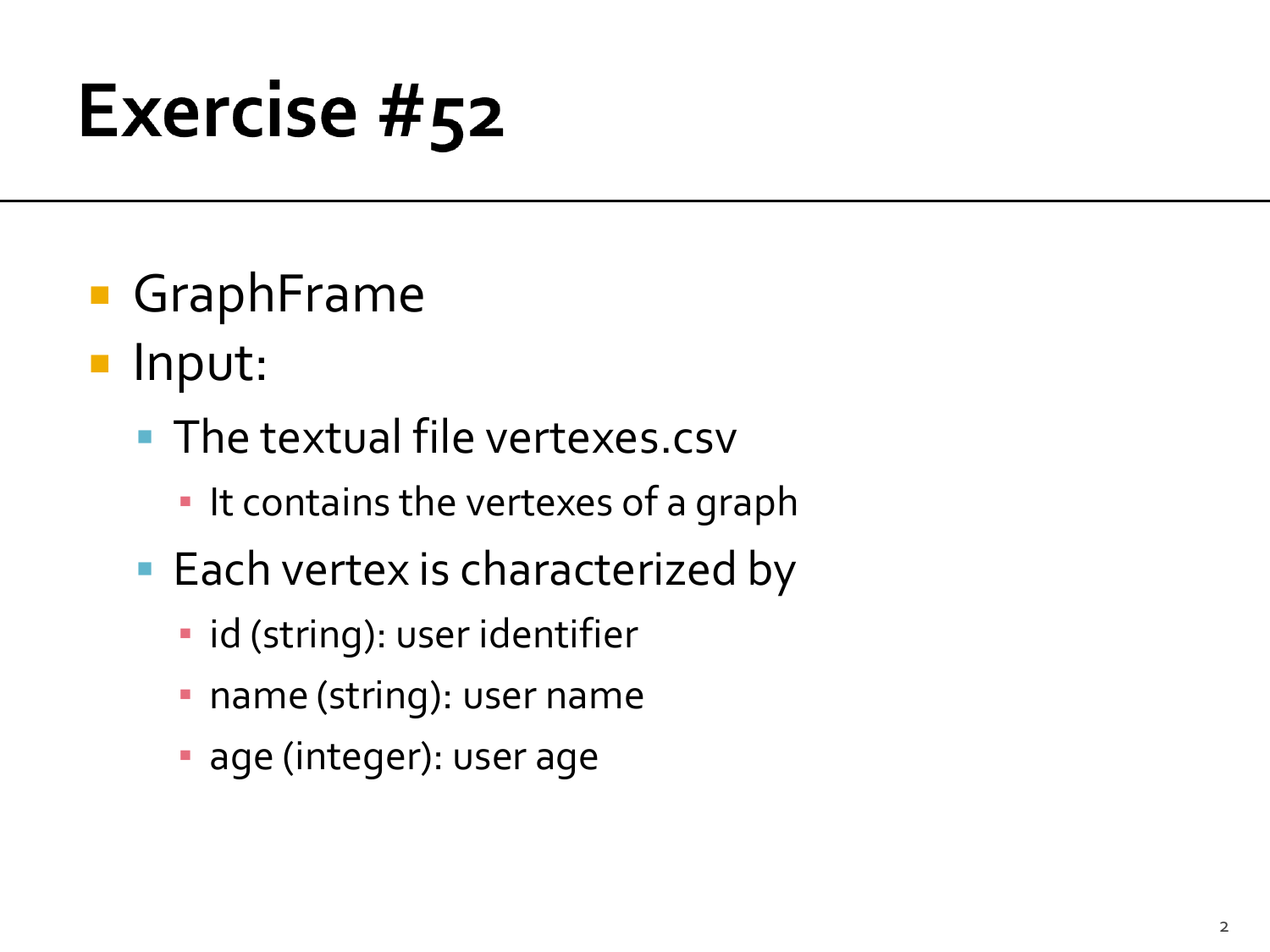- **The textual file edges.csv** 
	- **.** It contains the edges of a graph
- **Each edge is characterized by** 
	- **·** src (string): source vertex
	- **·** dst (string): destination vertex
	- linktype (string): "follow"or "friend"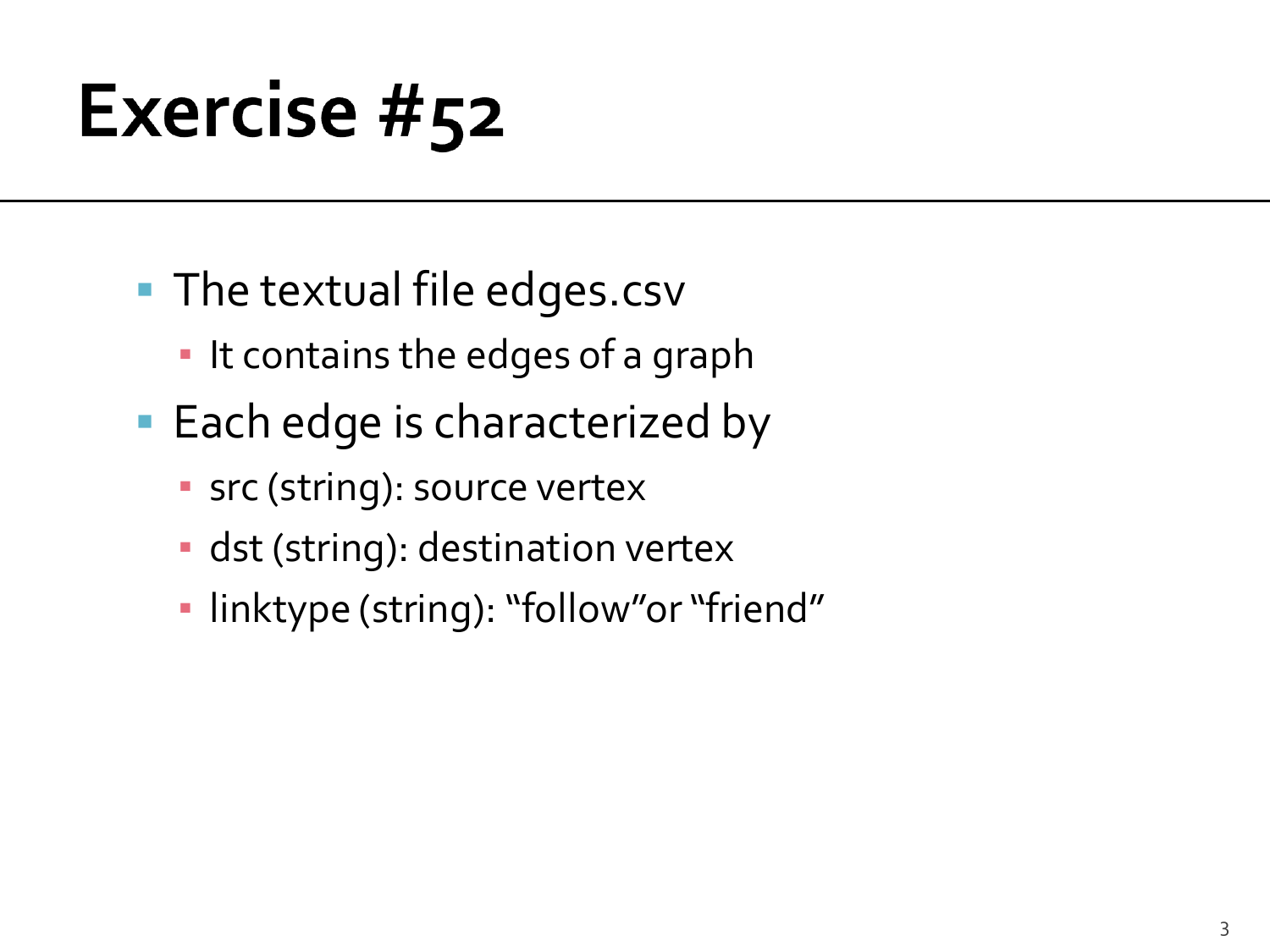- **Output:** 
	- For each user with at least one follower, store in the output folder the number of followers
		- **One user per line**
		- Format: user id, number of followers
	- Use the CSV format to store the result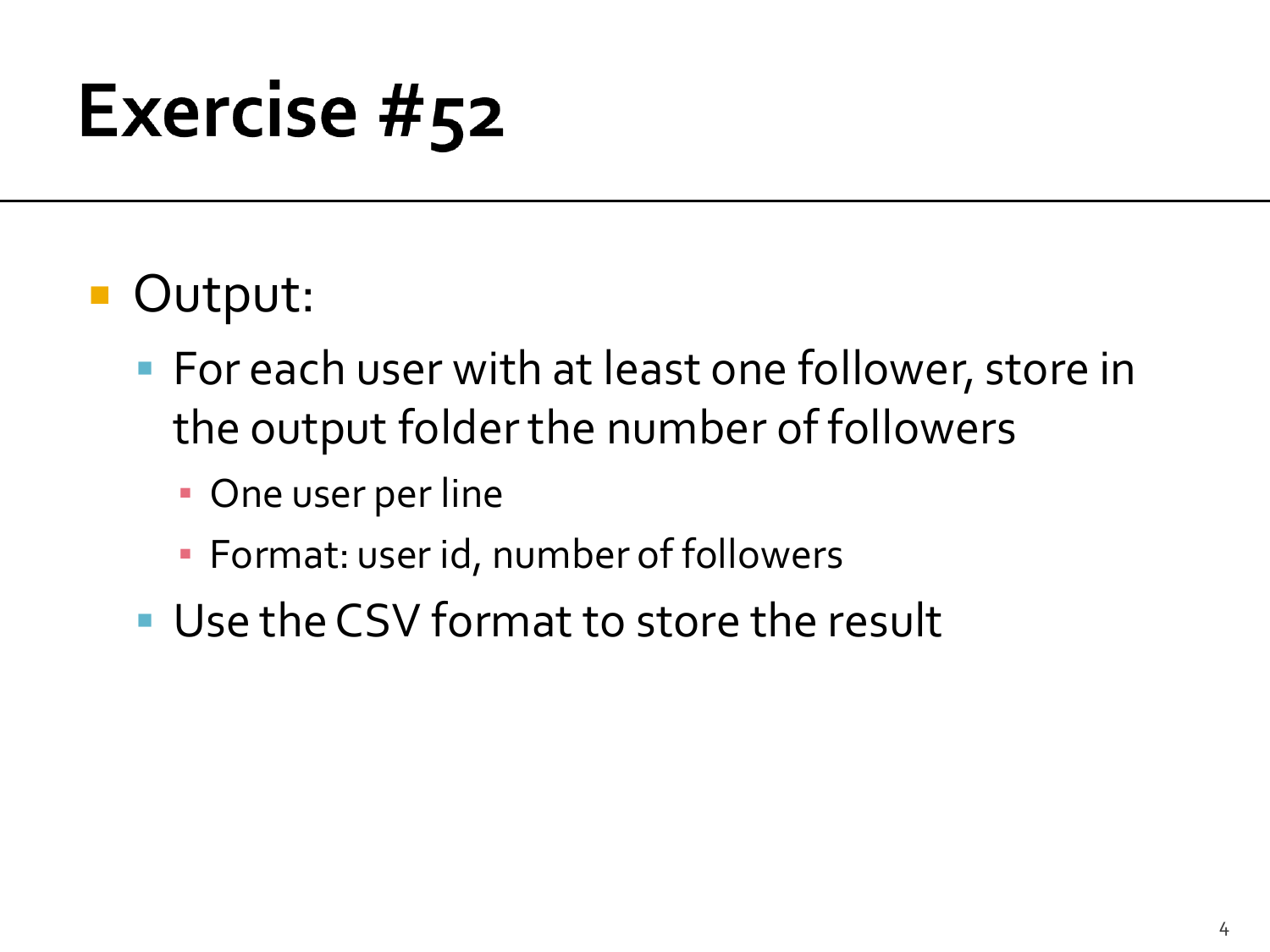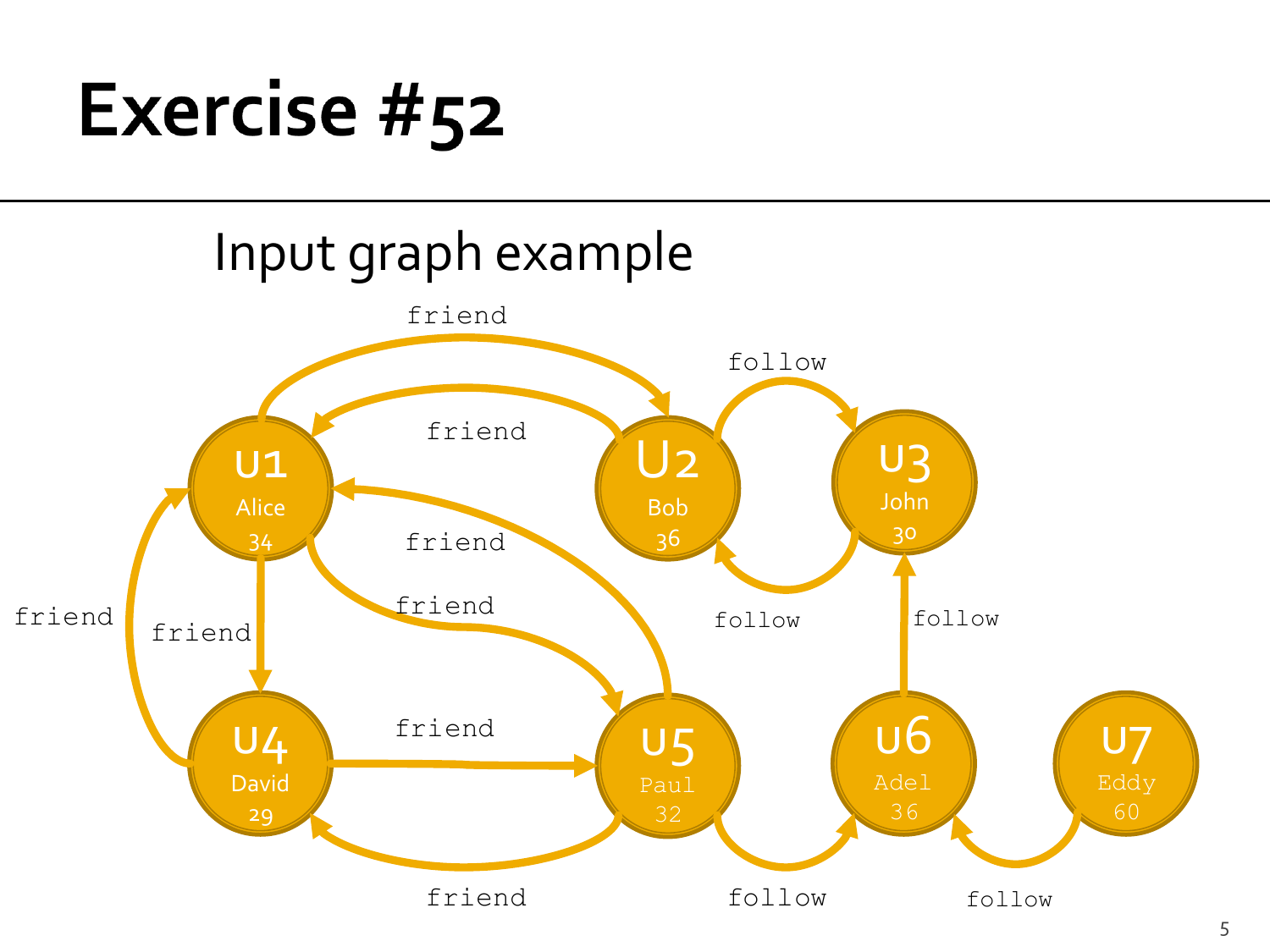#### **Result**

| id             | numFollowers  |
|----------------|---------------|
| U3             | $\mathcal{P}$ |
| <u>U6</u>      | $\mathcal{P}$ |
| U <sub>2</sub> | 1             |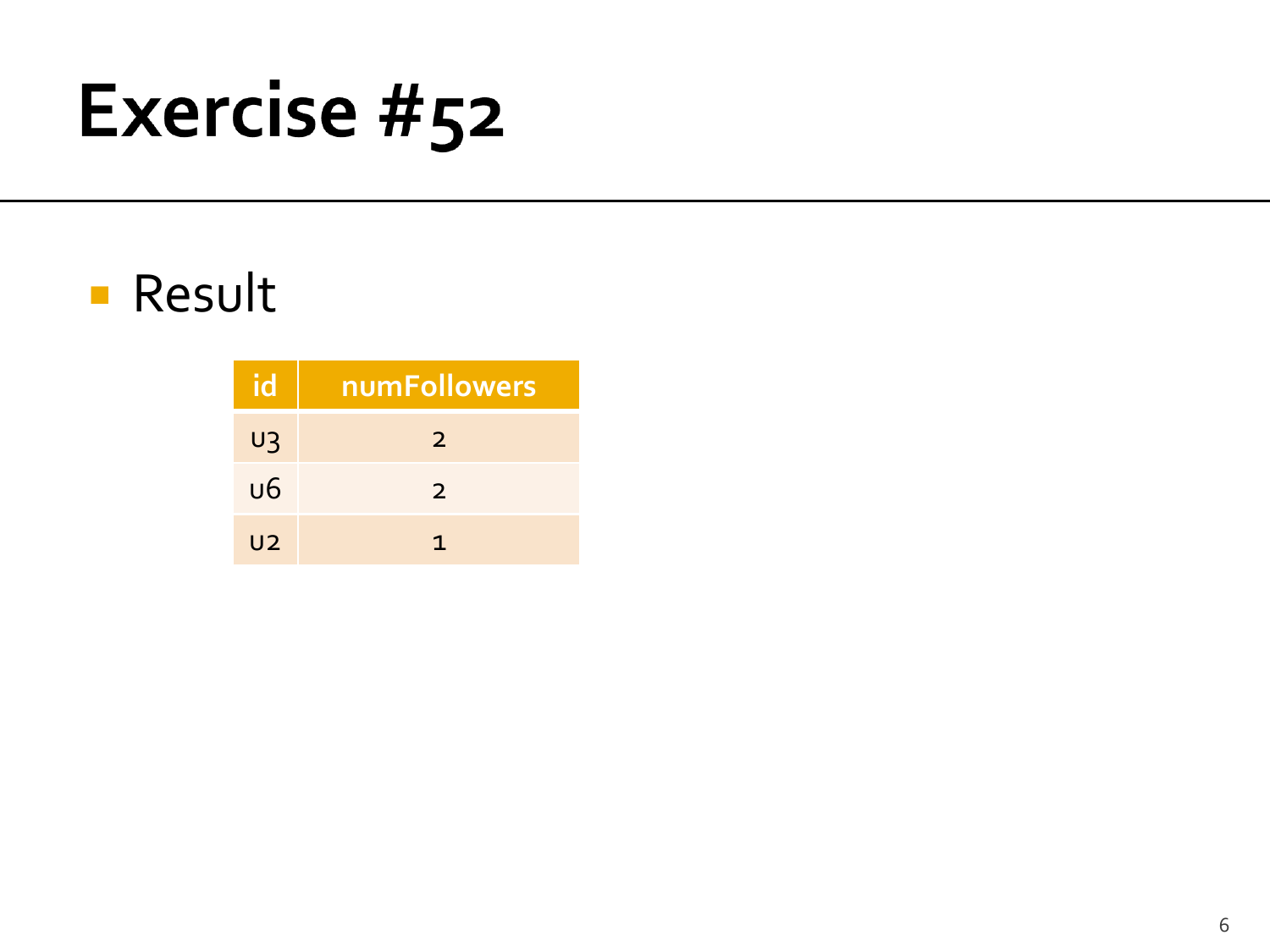- GraphFrame
- **Input:** 
	- **The textual file vertexes.csv** 
		- **.** It contains the vertexes of a graph
	- Each vertex is characterized by
		- id (string): user identifier
		- **· name (string): user name**
		- **age (integer): user age**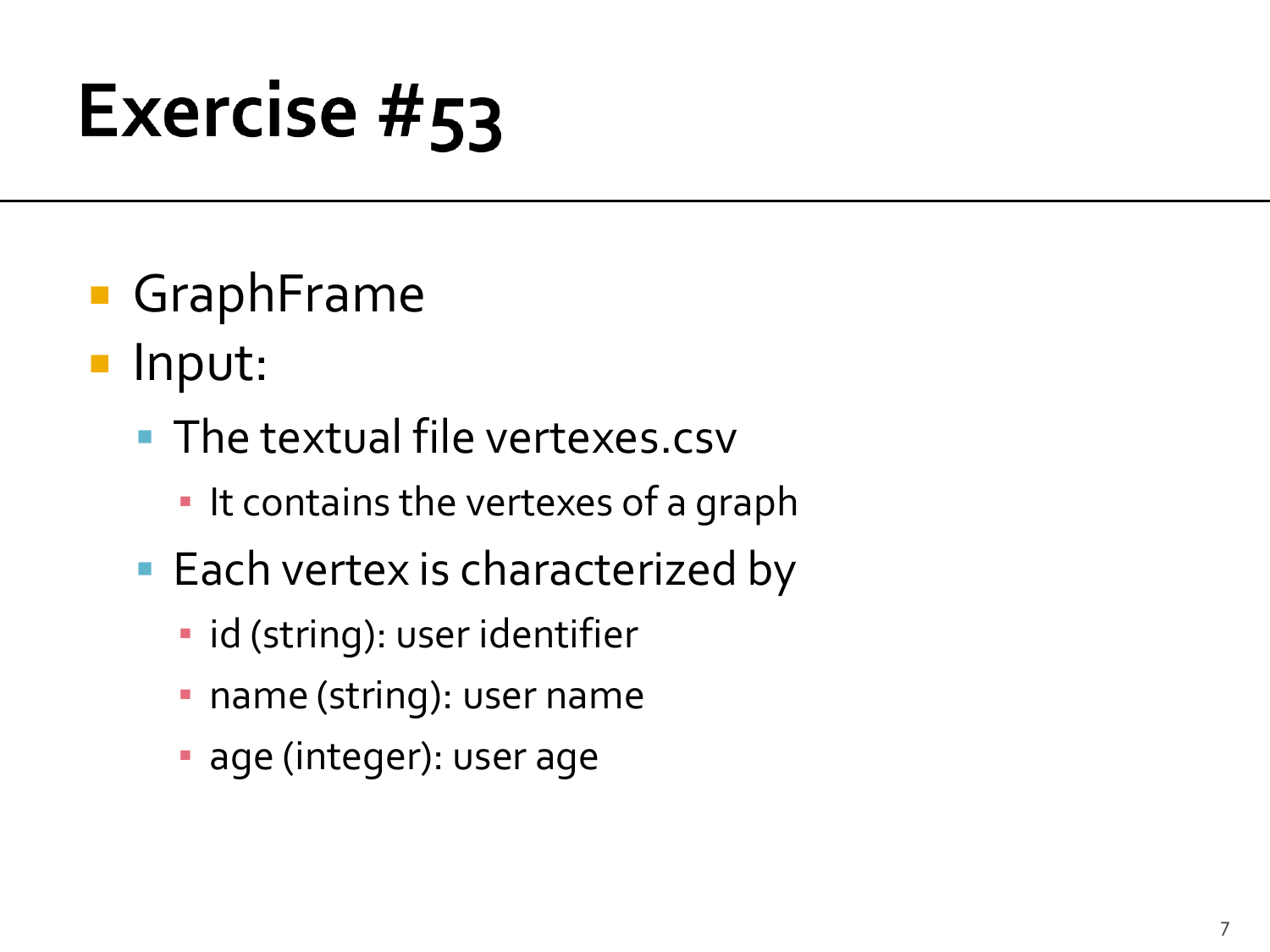- **The textual file edges.csv** 
	- **.** It contains the edges of a graph
- **Each edge is characterized by** 
	- **·** src (string): source vertex
	- **·** dst (string): destination vertex
	- linktype (string): "follow"or "friend"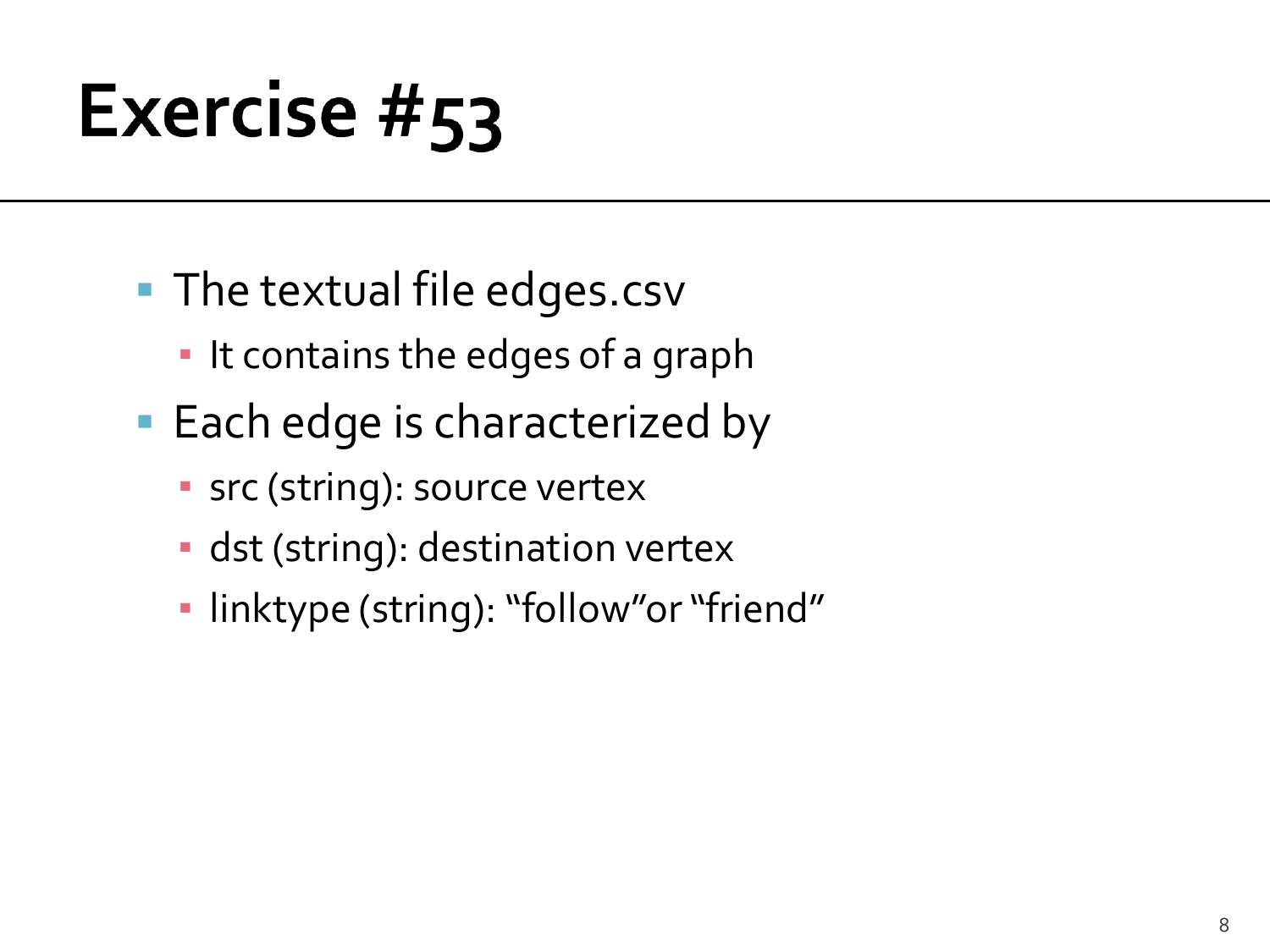- **Output:** 
	- Consider only the users with at least one follower
	- Store in the output folder the user(s) with the maximum number of followers
		- One user per line
		- Format: user id, number of followers
	- Use the CSV format to store the result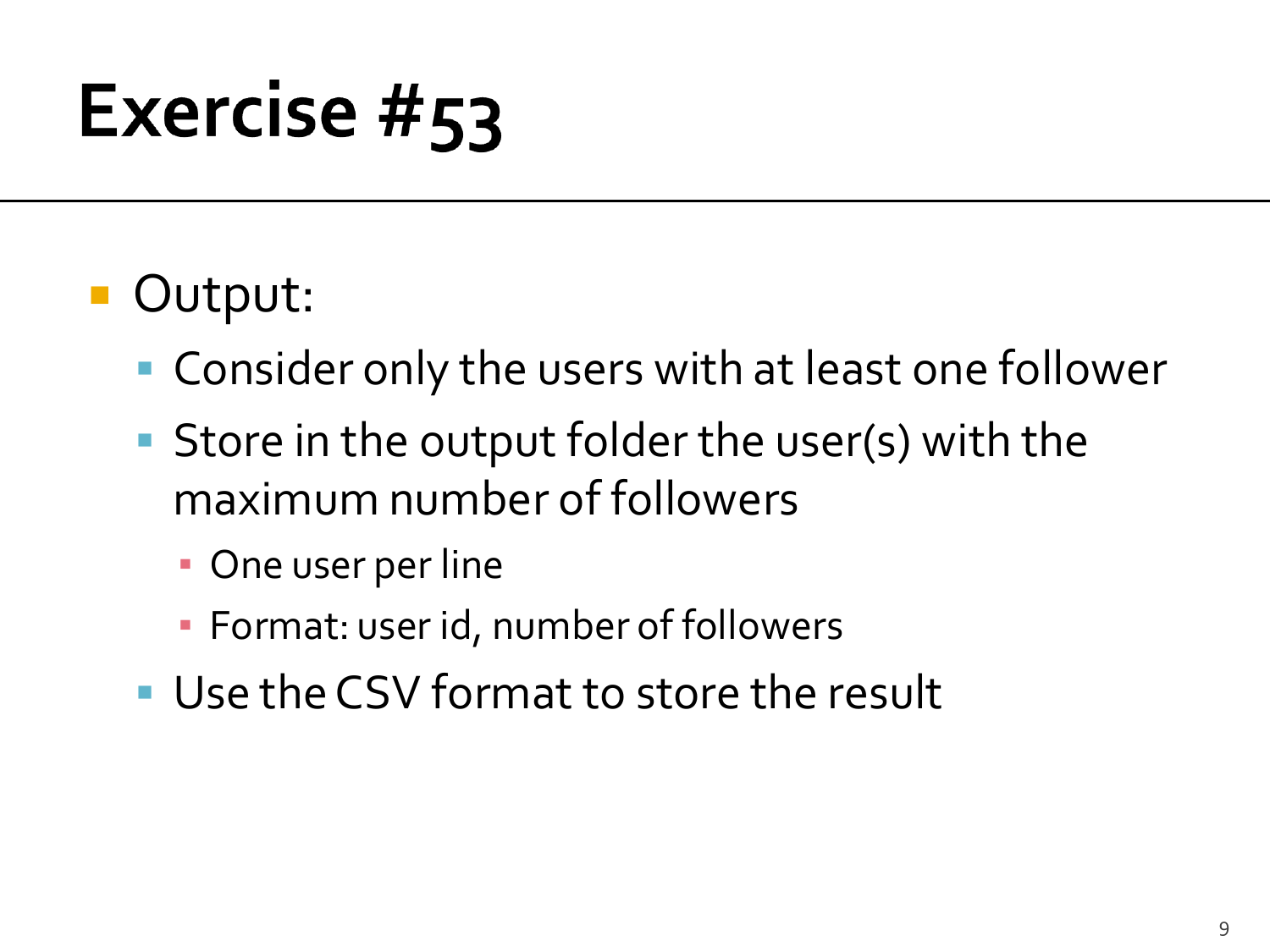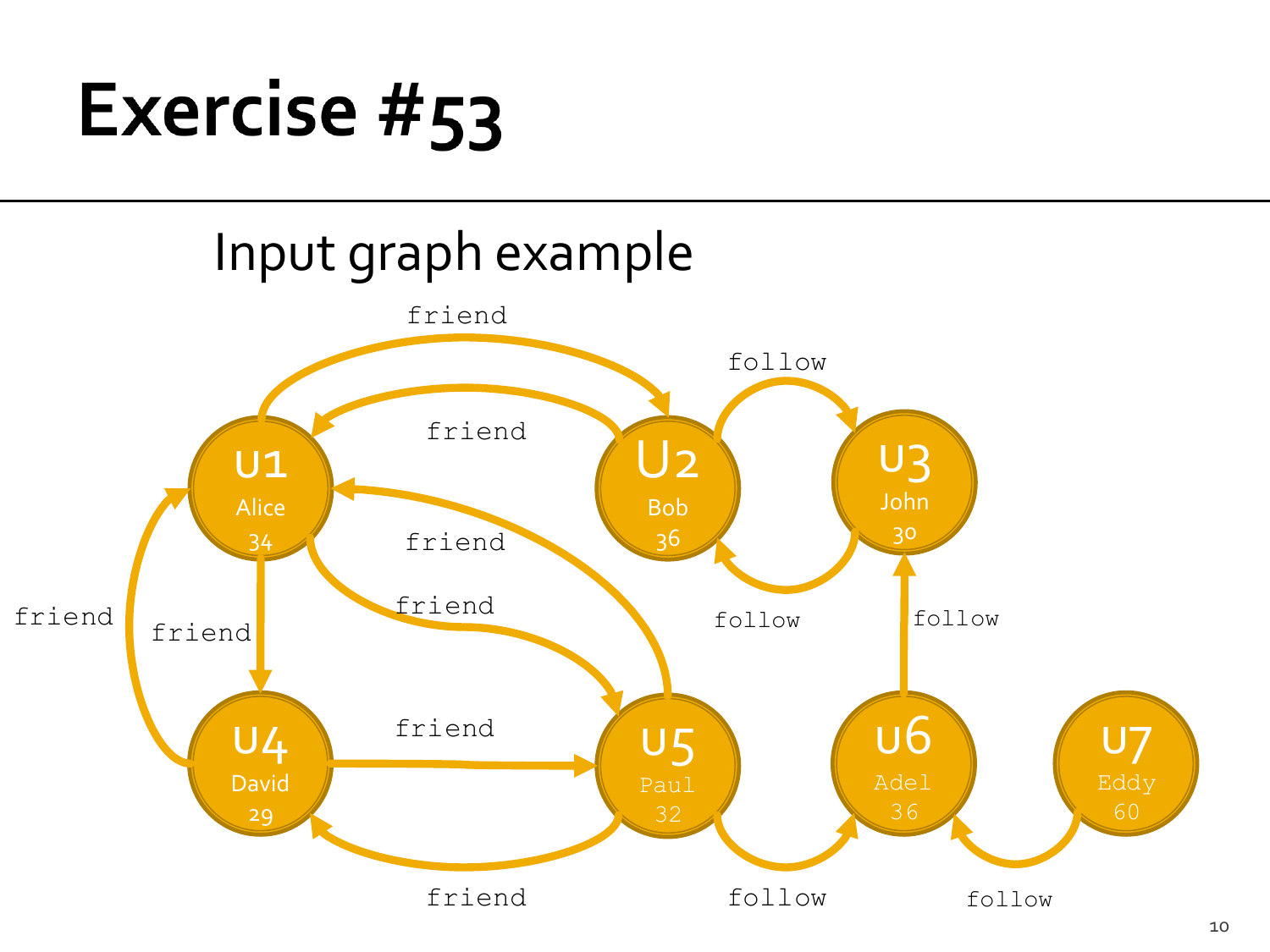#### **Result**

| lid | numFollowers  |
|-----|---------------|
| U3  | $\mathcal{L}$ |
| u6  | $\mathcal{D}$ |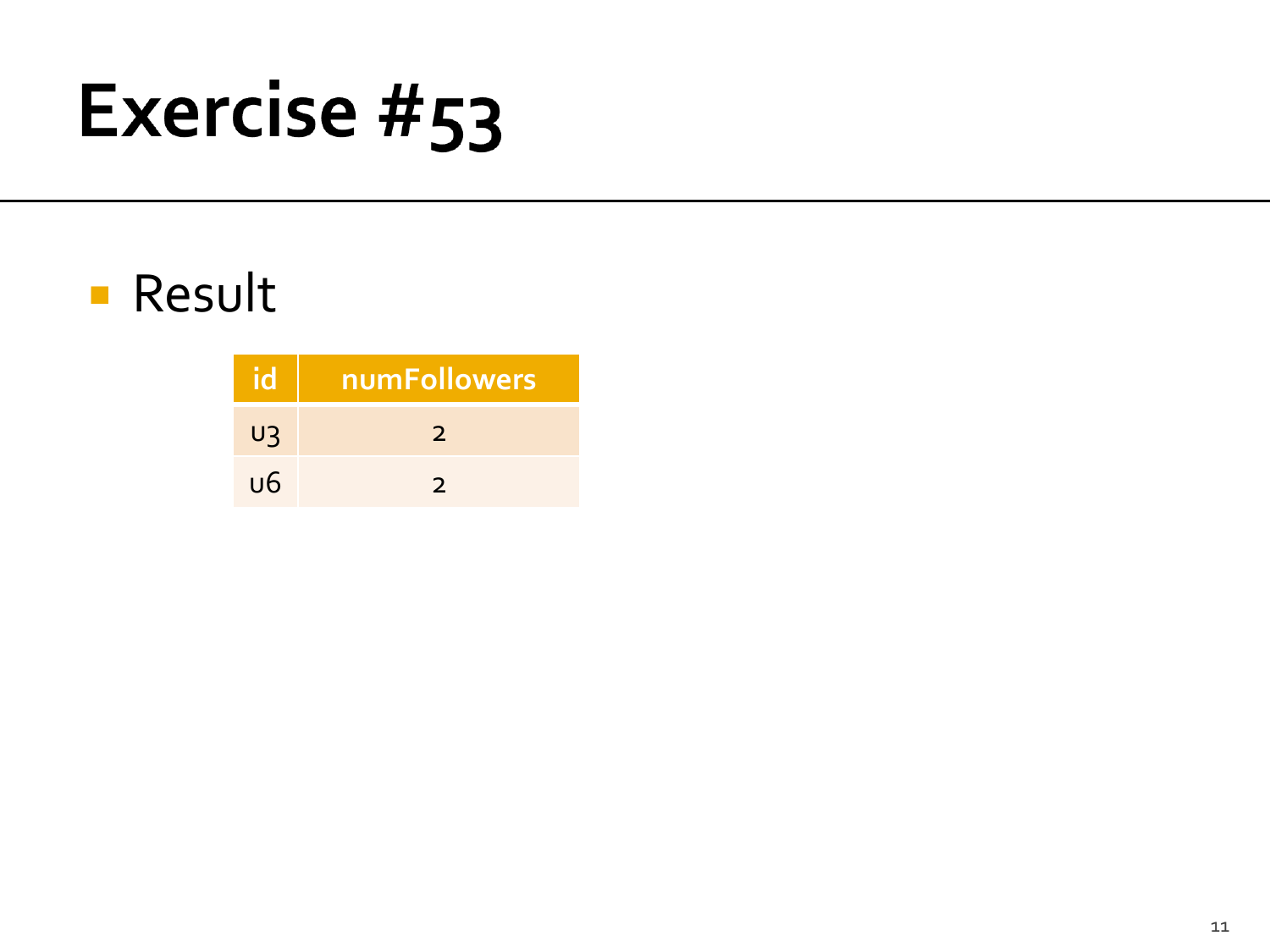- GraphFrame
- **Input:** 
	- **The textual file vertexes.csv** 
		- **.** It contains the vertexes of a graph
	- Each vertex is characterized by
		- **·** id (string): user identifier
		- **· name (string): user name**
		- **age (integer): user age**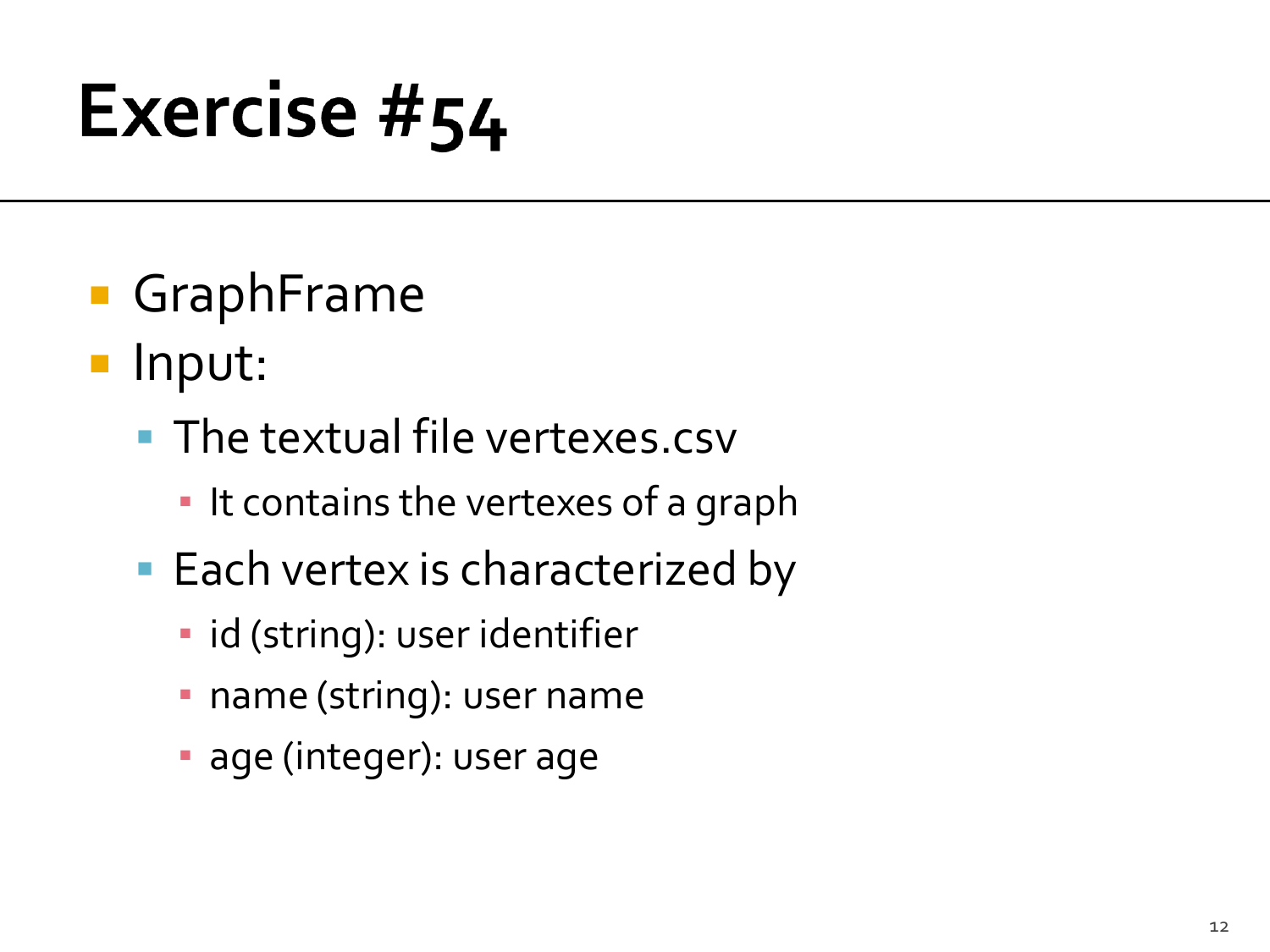- **The textual file edges.csv** 
	- **.** It contains the edges of a graph
- **Each edge is characterized by** 
	- **·** src (string): source vertex
	- **·** dst (string): destination vertex
	- linktype (string): "follow"or "friend"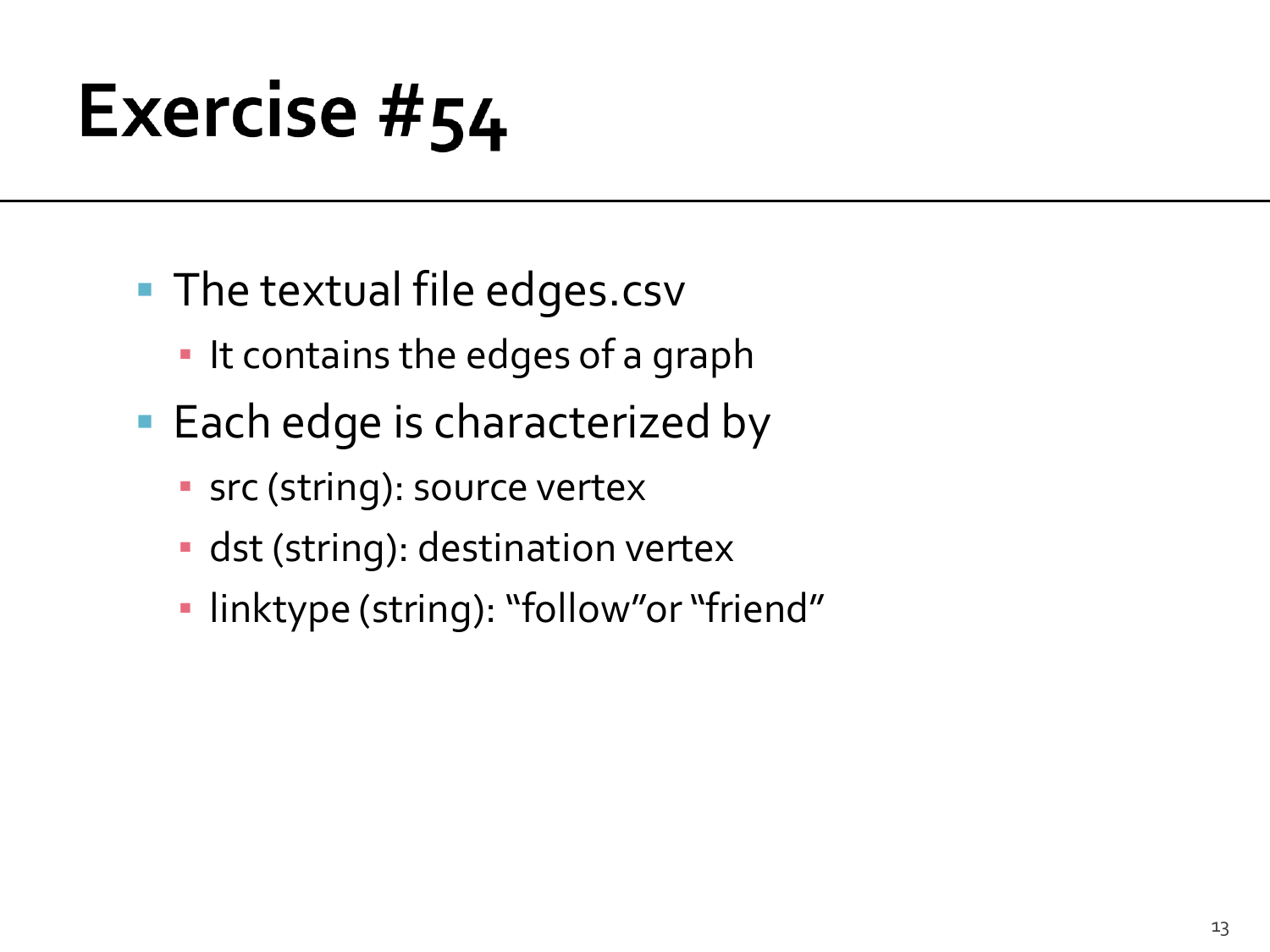- **Output:** 
	- **The pairs of users Ux, Uy such that** 
		- Ux is a friend of Uy (link "friend" from Ux to Uy)
		- Uy is not a friend of Ux (no link "friend" from Uy to Ux)
	- One pair Ux, Uy per line
	- Format: idUx, idUy
	- **Use the CSV format to store the result**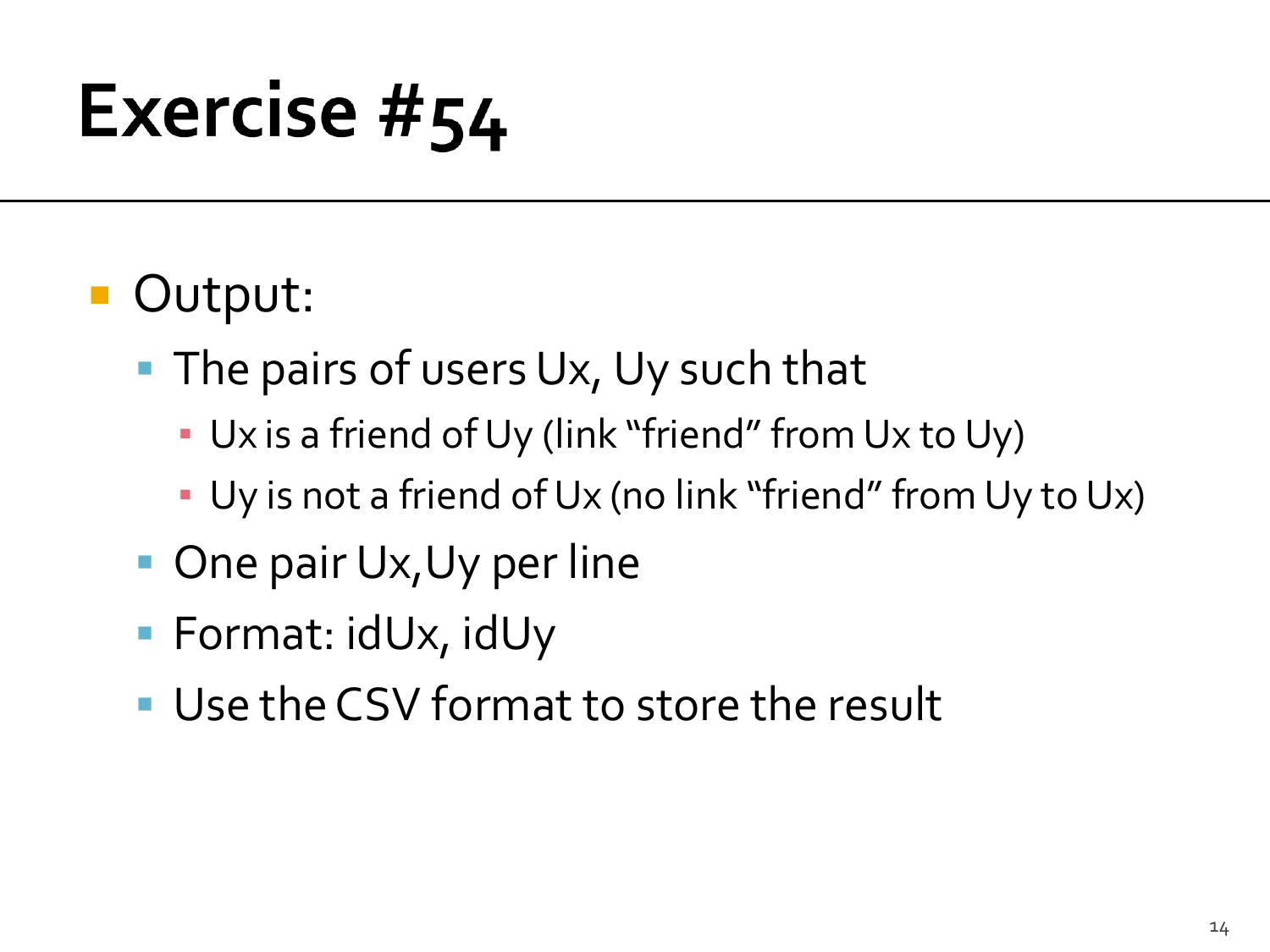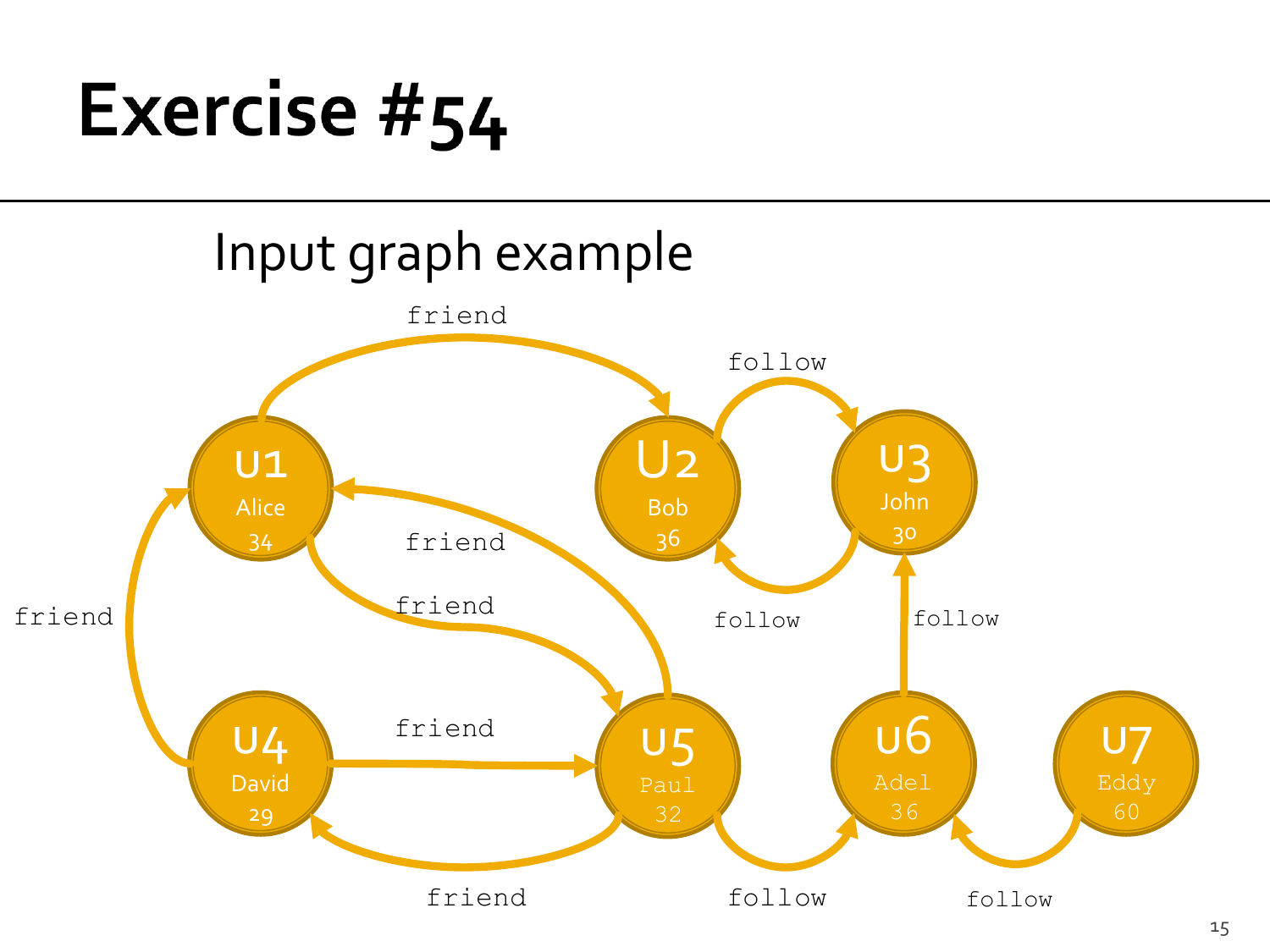#### **Result**

|       | <b>IdFriend   IdNotFriend</b> |
|-------|-------------------------------|
| $U_4$ | U1                            |
| U1    | U2                            |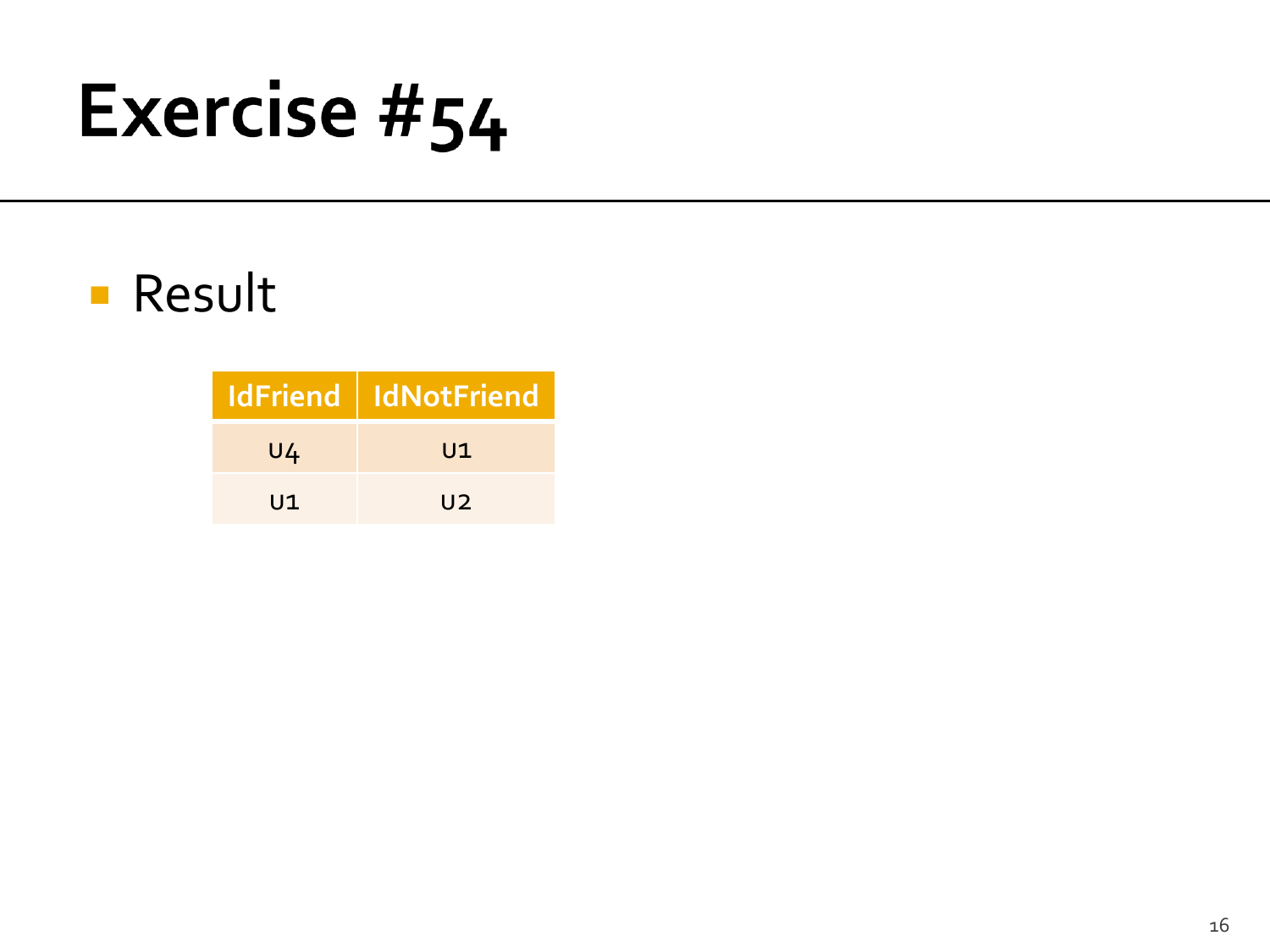- GraphFrame
- **Input:** 
	- **The textual file vertexes.csv** 
		- **.** It contains the vertexes of a graph
	- Each vertex is characterized by
		- **·** id (string): vertex identifier
		- entityType (string): "user" or "topic"
		- name (string): name of the entity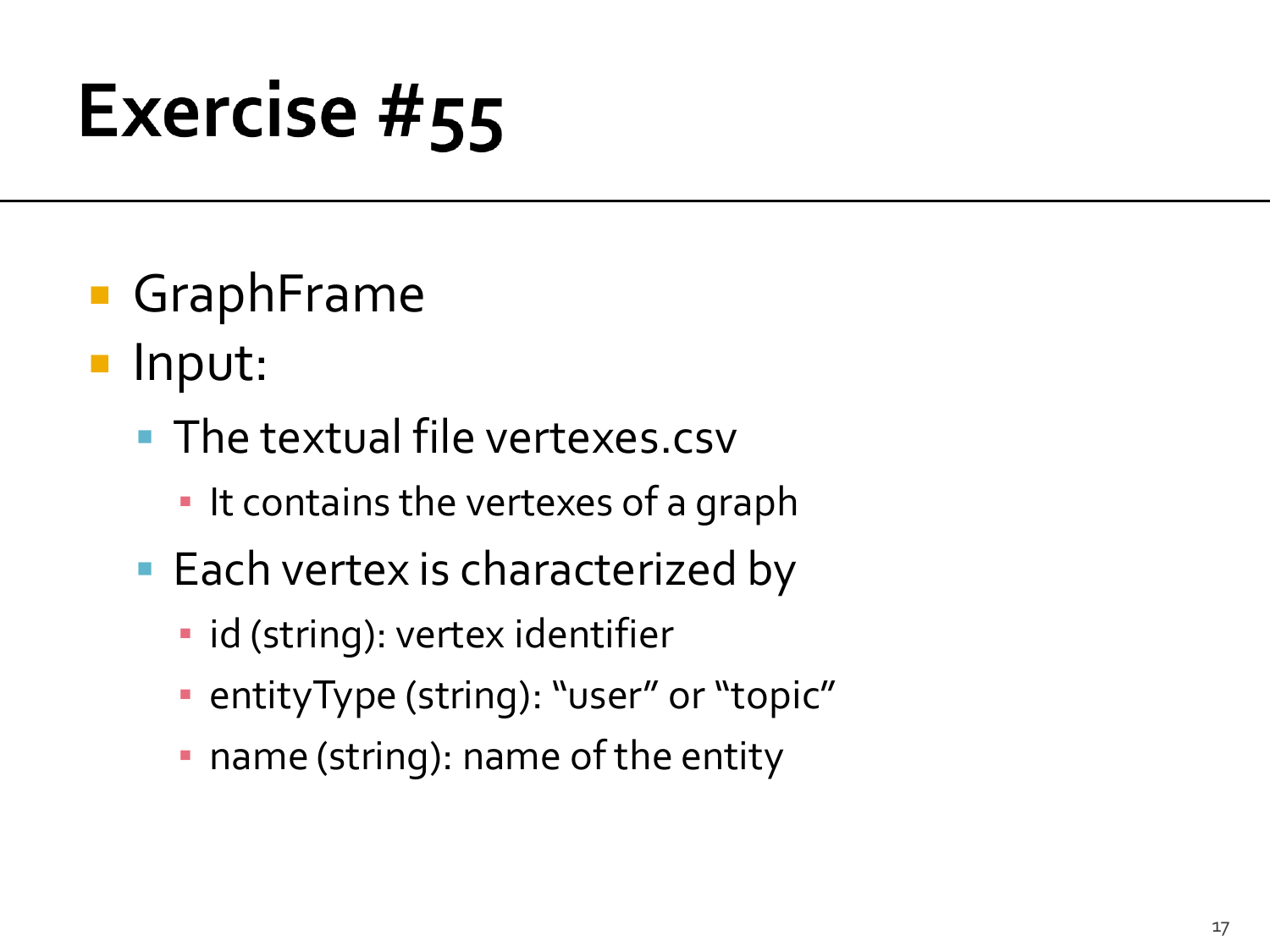- The textual file edges.csv
	- **.** It contains the edges of a graph
- Each edge is characterized by
	- **·** src (string): source vertex
	- **·** dst (string): destination vertex
	- linktype (string): "expertOf" or "follow" or "correlated"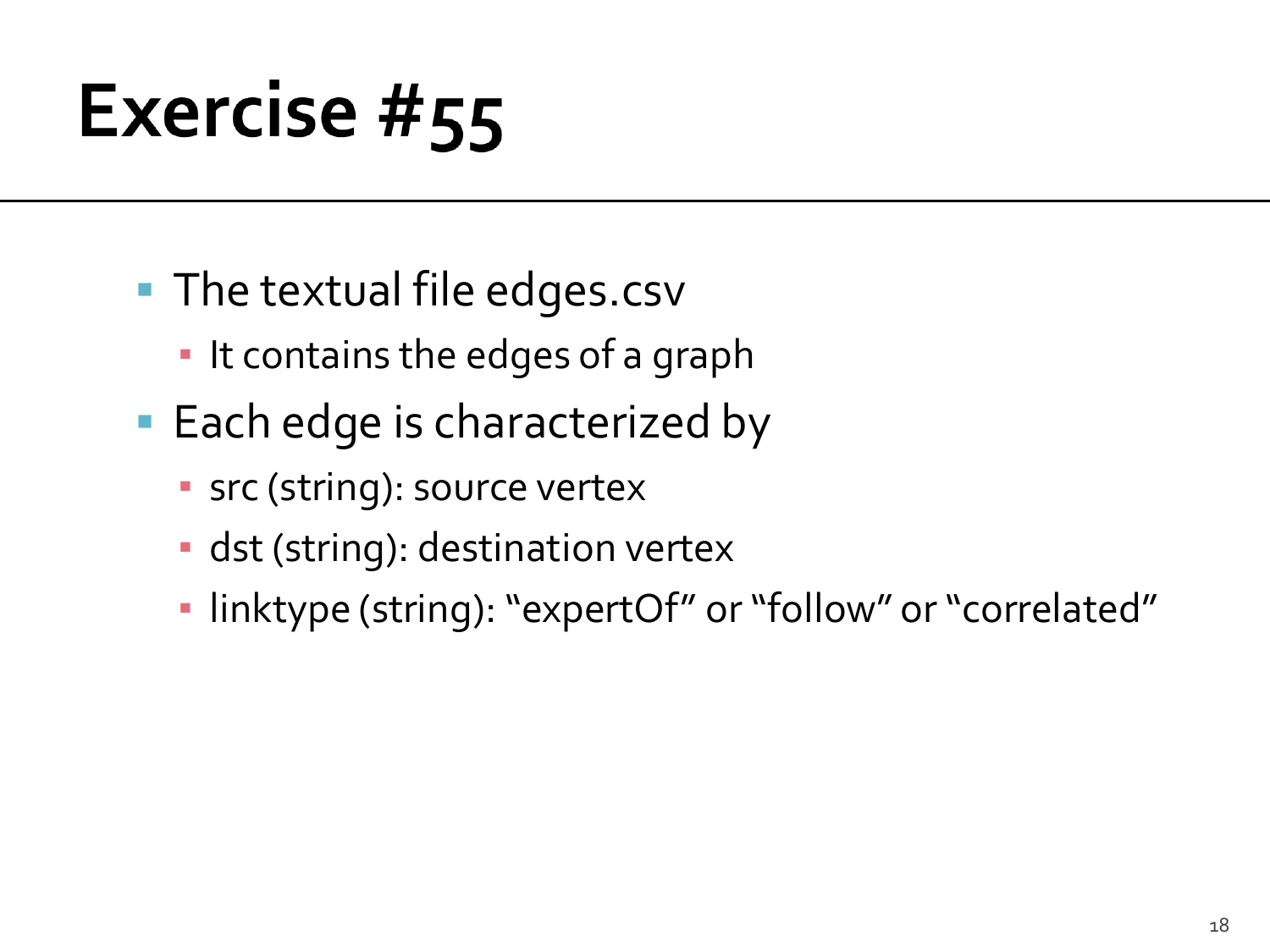- **Output:** 
	- **The followed topics for each user**
	- One pair (user name, followed topic) per line
	- **Format: username, followed topic**
	- Use the CSV format to store the result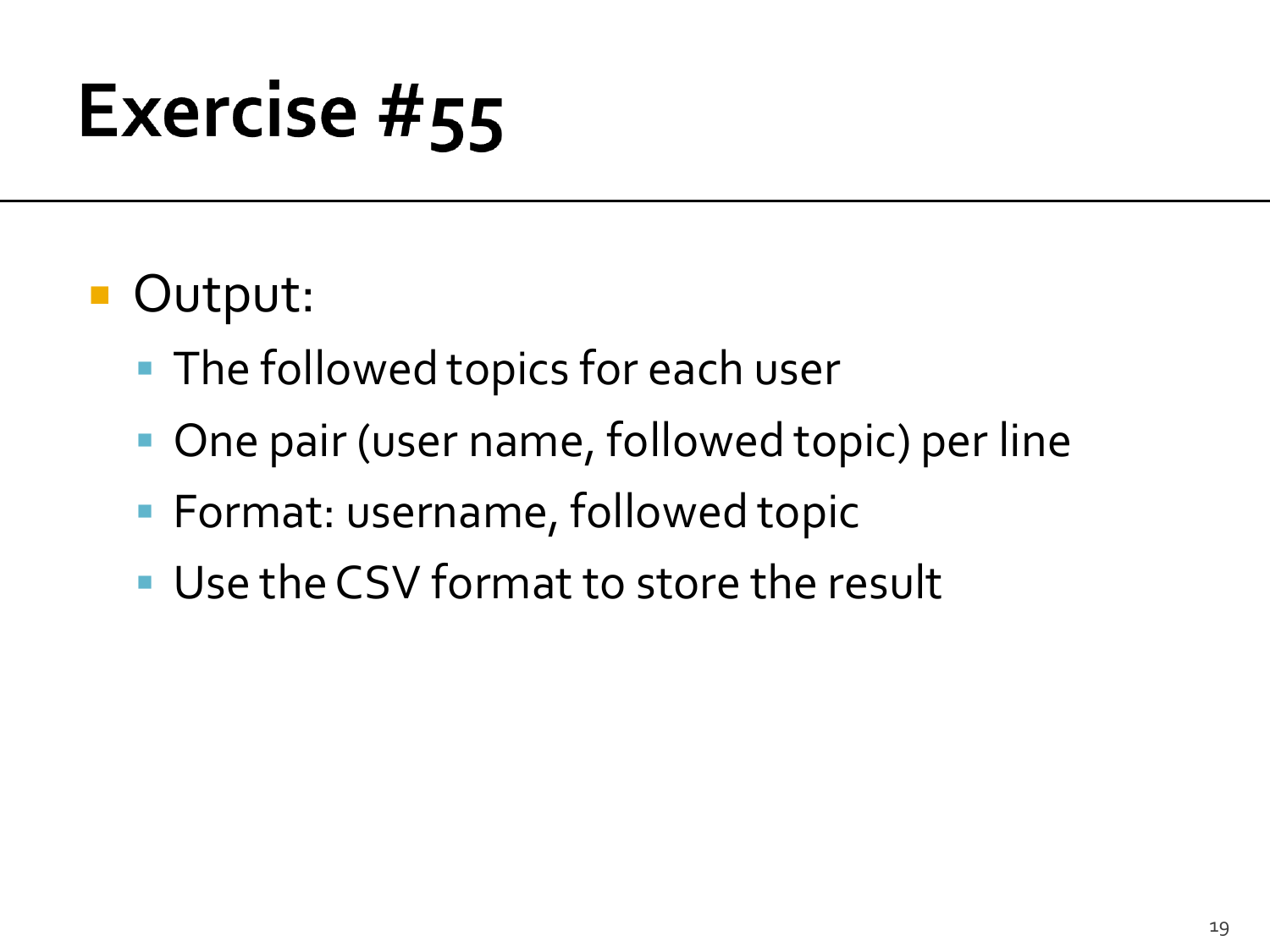#### Input graph example

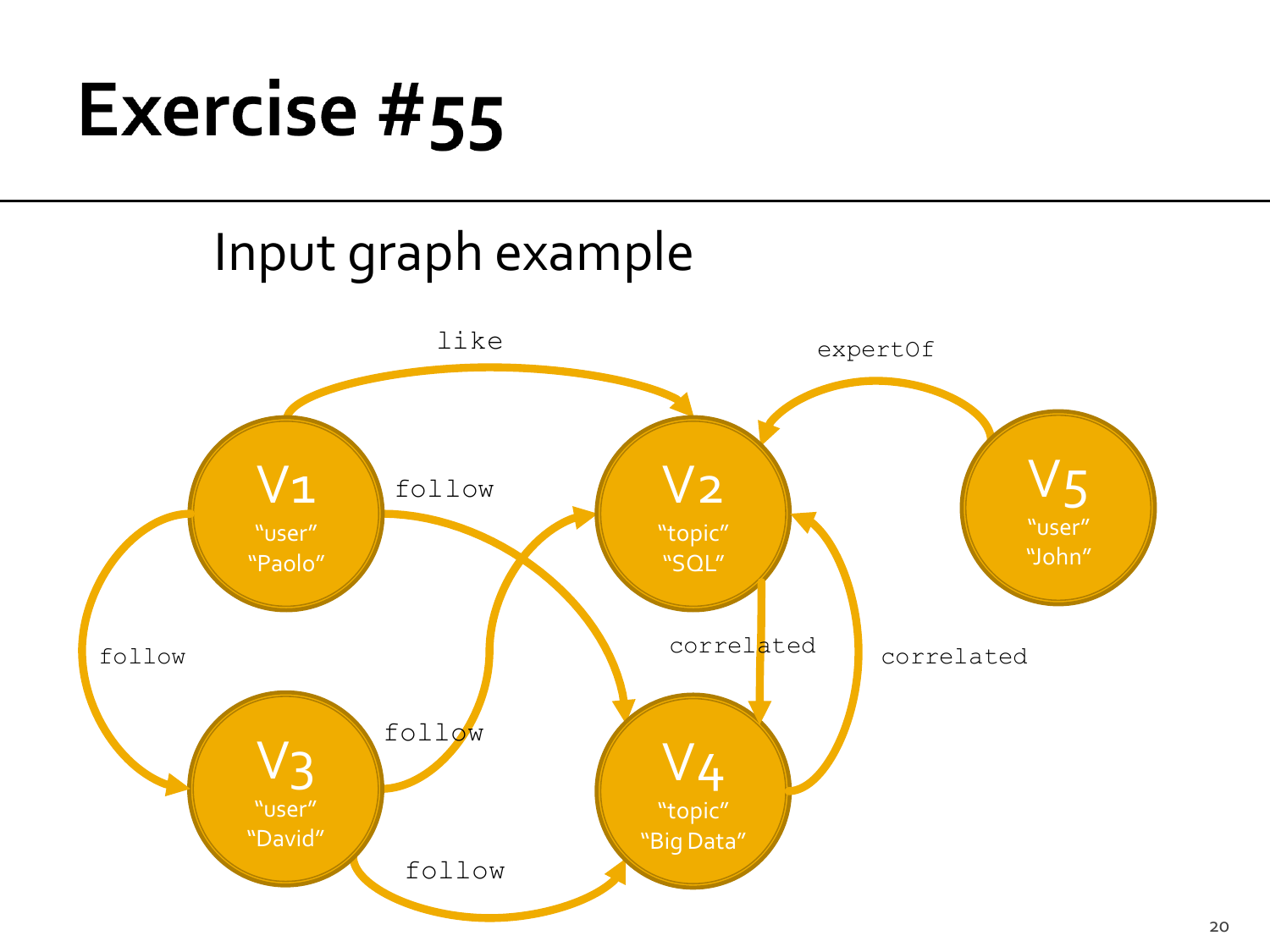#### **Result**

| username | topic           |
|----------|-----------------|
| Paolo    | <b>Big Data</b> |
| David    | <b>SOL</b>      |
| David    | <b>Big Data</b> |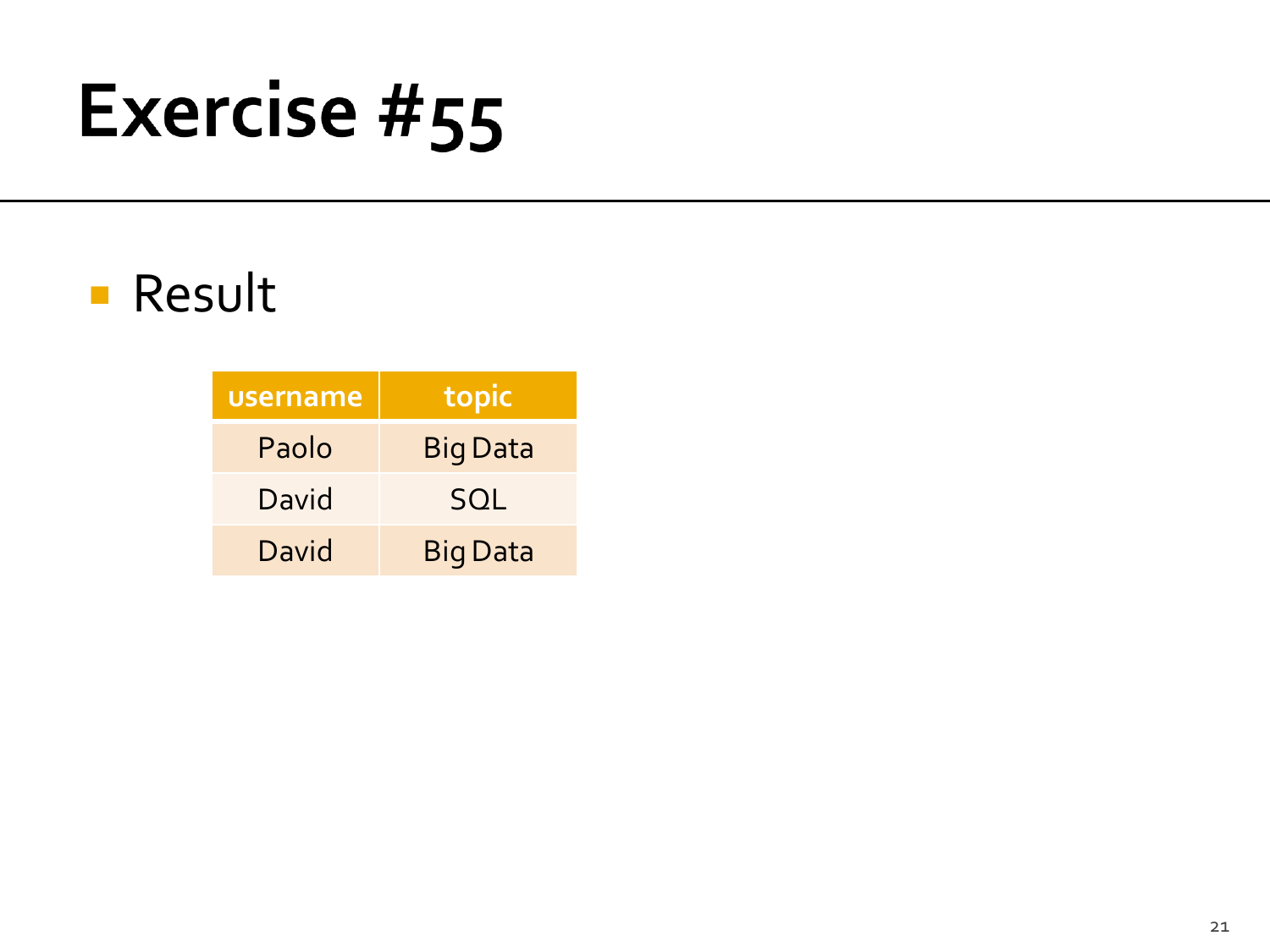- GraphFrame
- **Input:** 
	- **The textual file vertexes.csv** 
		- **.** It contains the vertexes of a graph
	- Each vertex is characterized by
		- **·** id (string): vertex identifier
		- entityType (string): "user" or "topic"
		- name (string): name of the entity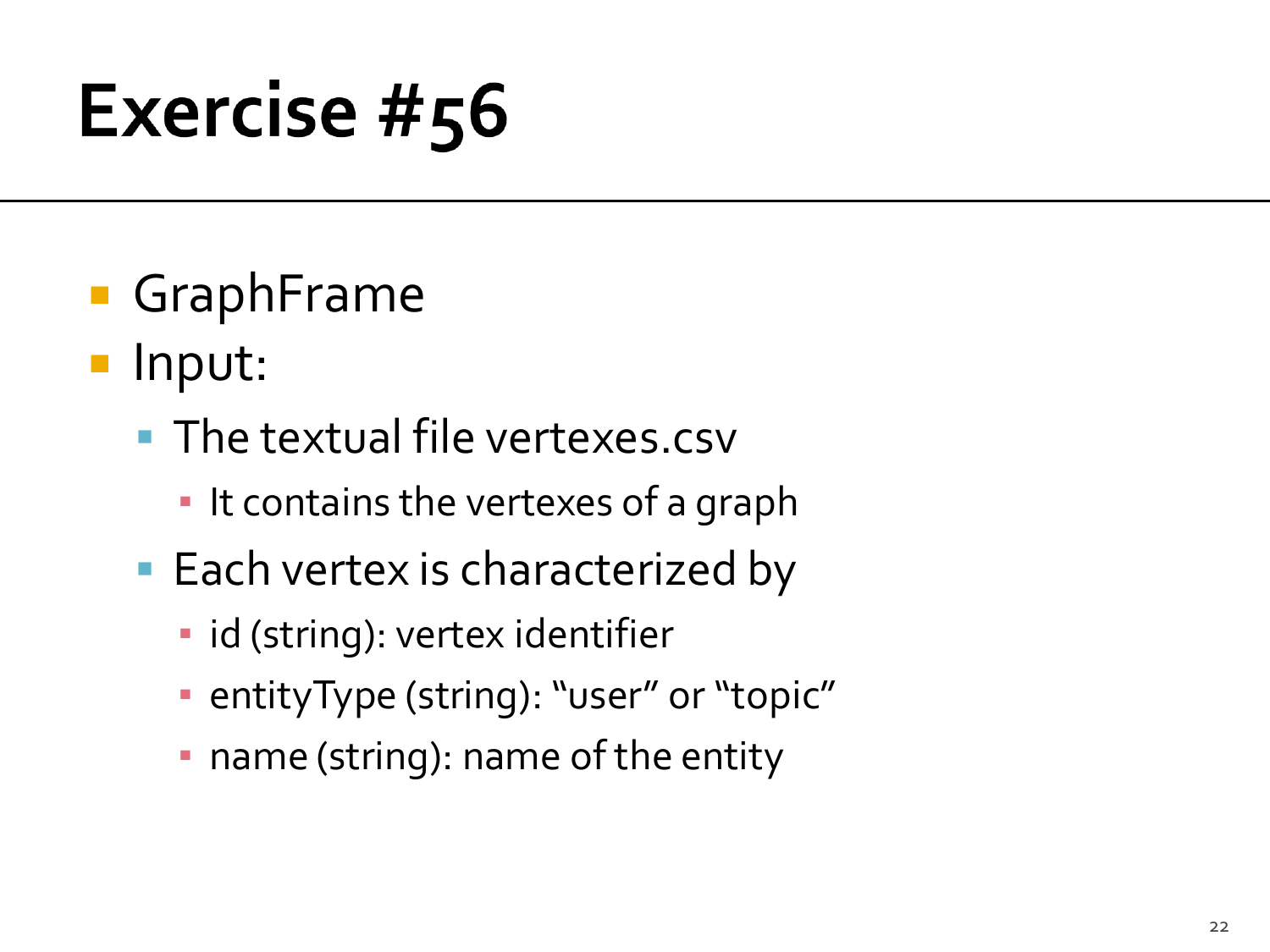- The textual file edges.csv
	- **.** It contains the edges of a graph
- Each edge is characterized by
	- **·** src (string): source vertex
	- **·** dst (string): destination vertex
	- linktype (string): "expertOf" or "follow" or "correlated"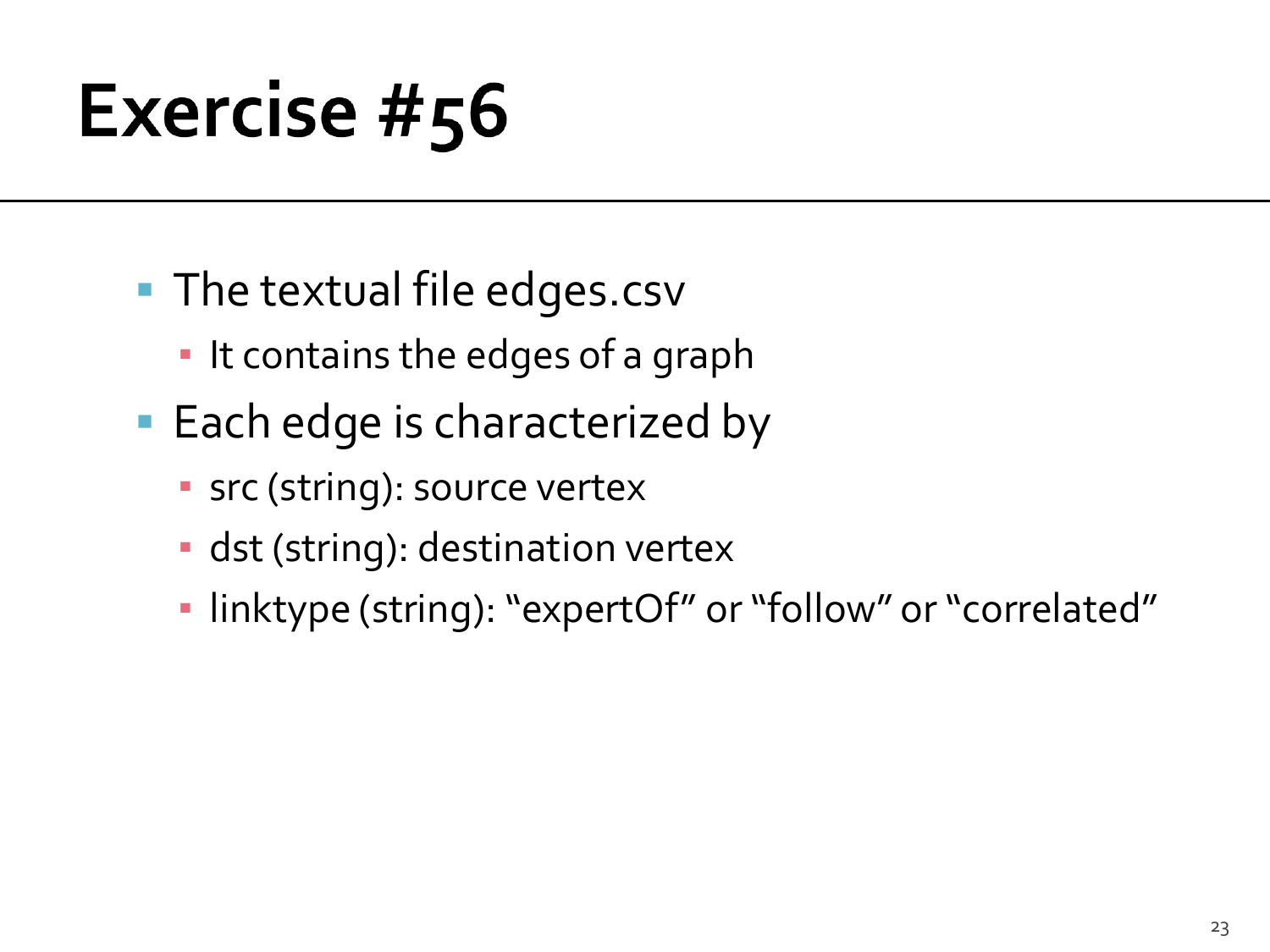- **Output:** 
	- **The names of the users who follow a topic** correlated to the "Big Data" topic
	- **One user name per line**
	- Format: username
	- Use the CSV format to store the result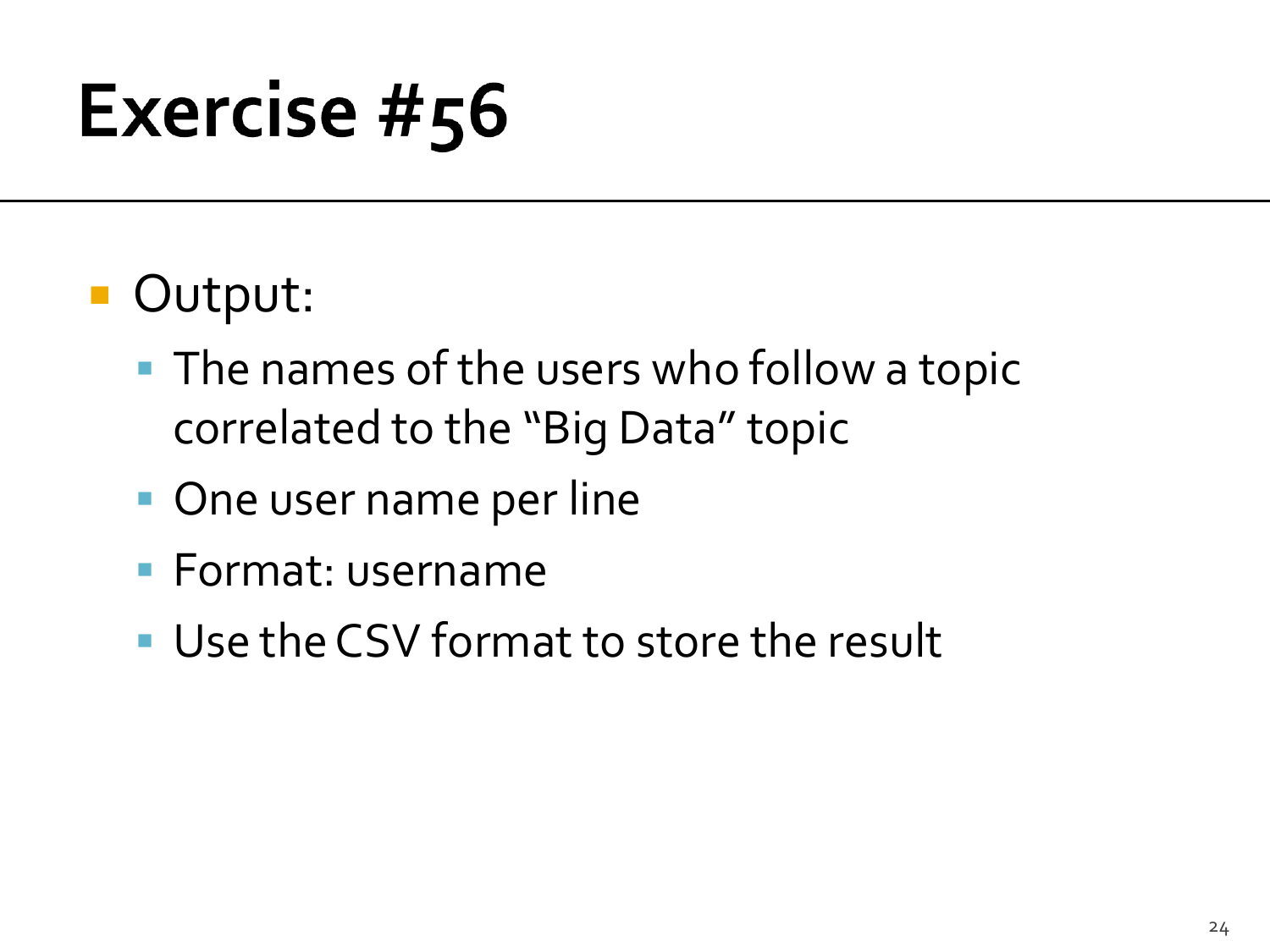#### Input graph example

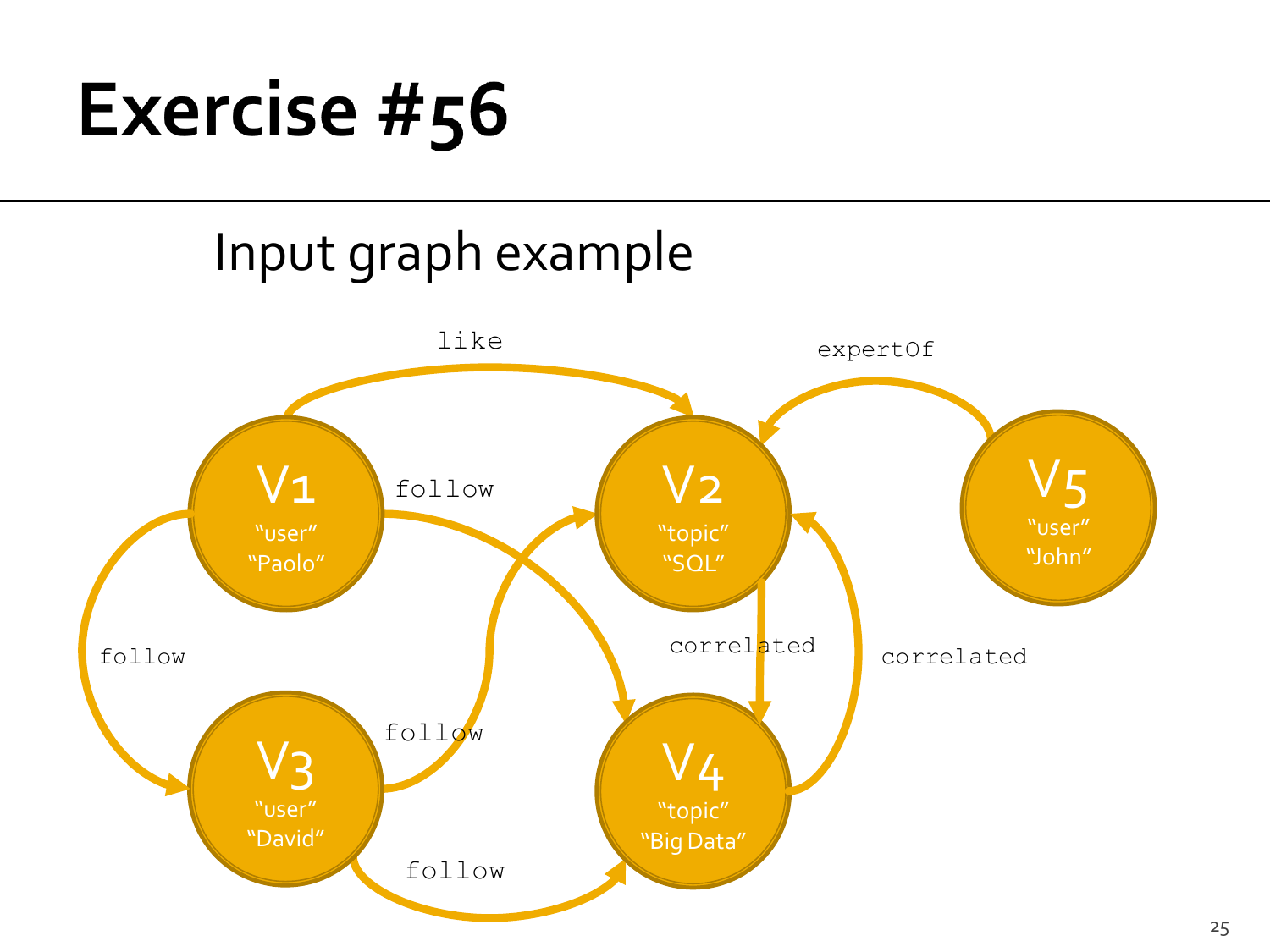### **Result**

**username** David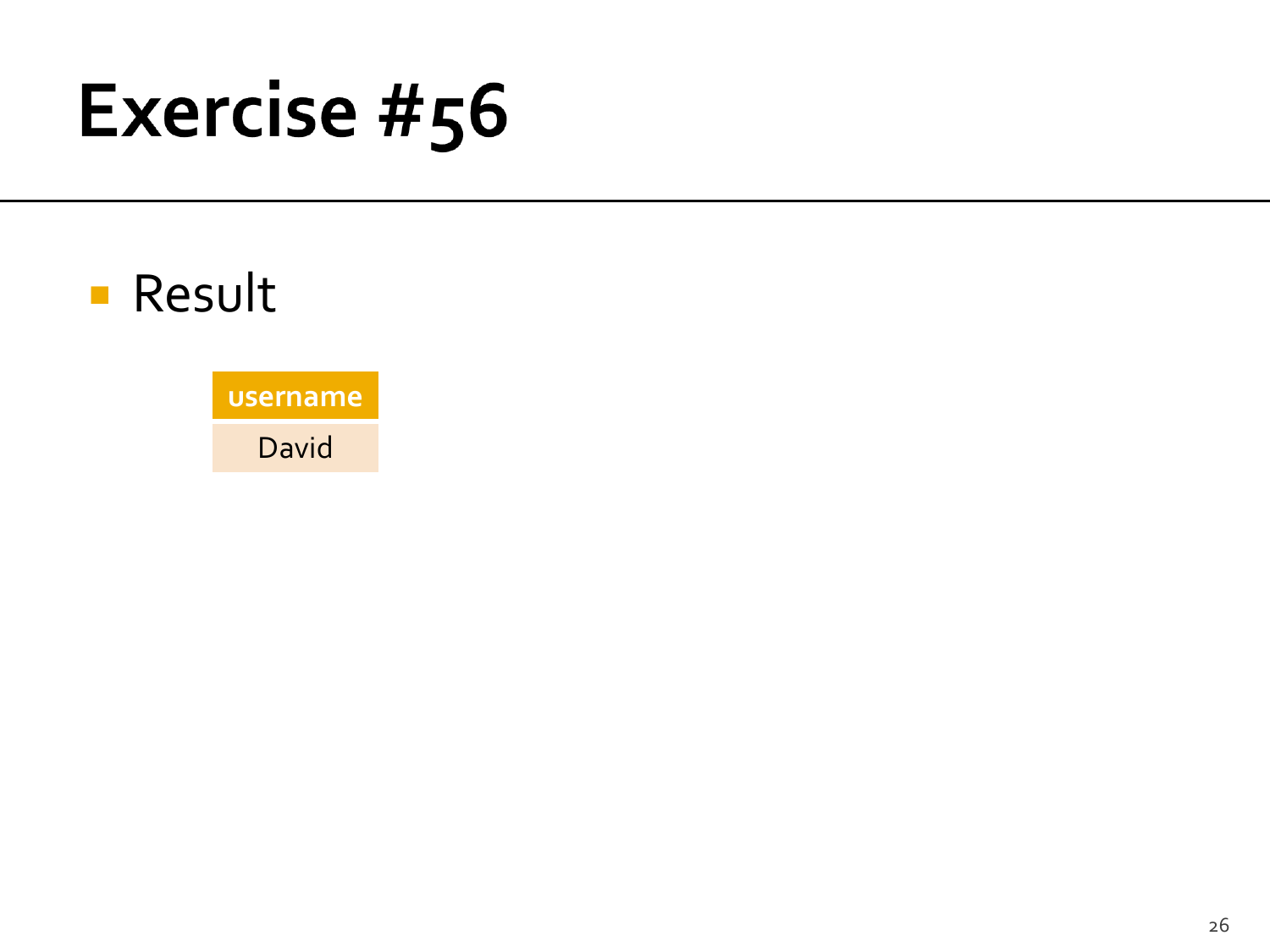- GraphFrame
- **Input:** 
	- **The textual file vertexes.csv** 
		- **.** It contains the vertexes of a graph
	- **Each vertex is characterized by** 
		- **·** id (string): user identifier
		- **· name (string): user name**
		- **age (integer): user age**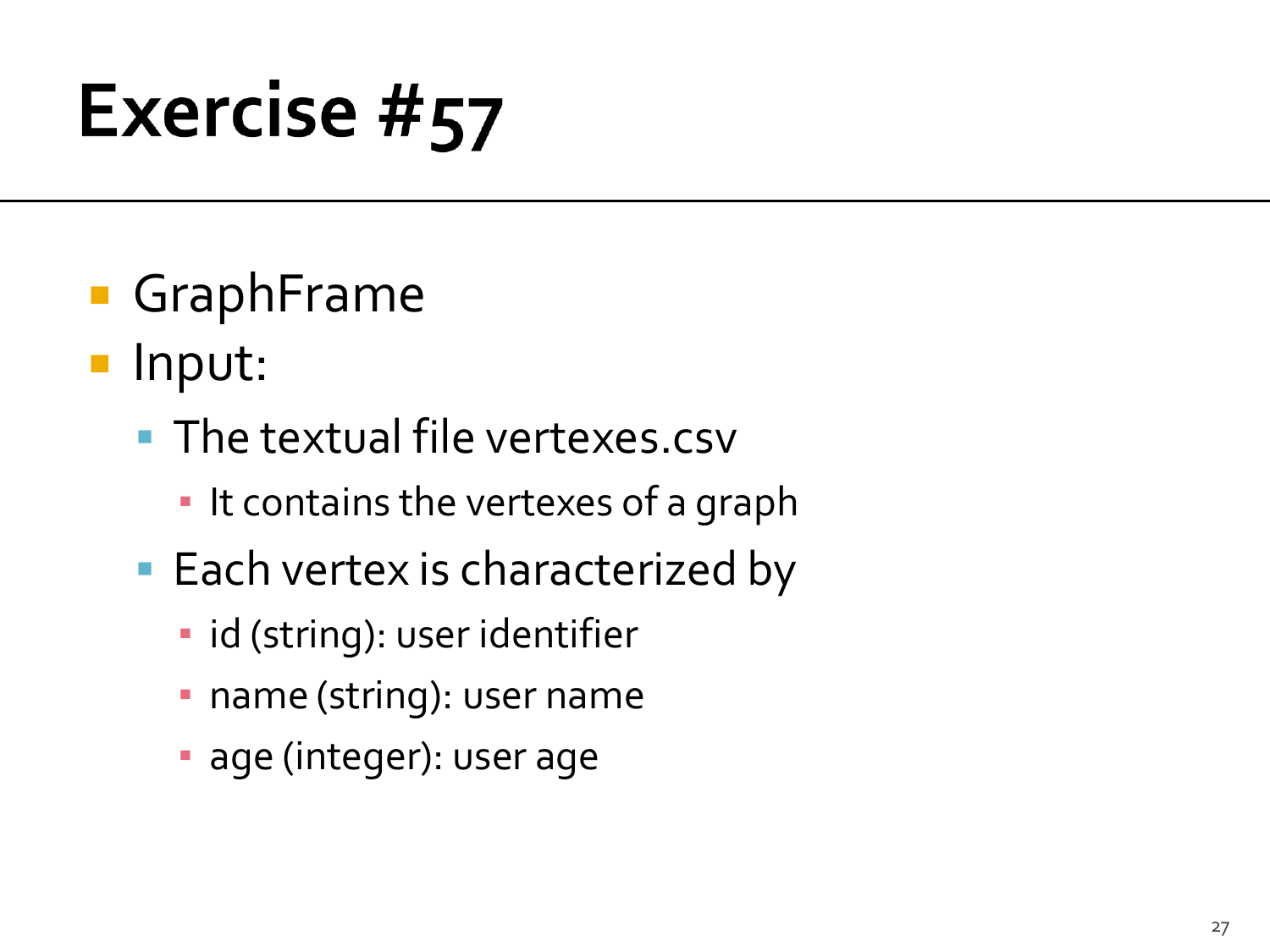- **The textual file edges.csv** 
	- **.** It contains the edges of a graph
- **Each edge is characterized by** 
	- **·** src (string): source vertex
	- **·** dst (string): destination vertex
	- linktype (string): "follow"or "friend"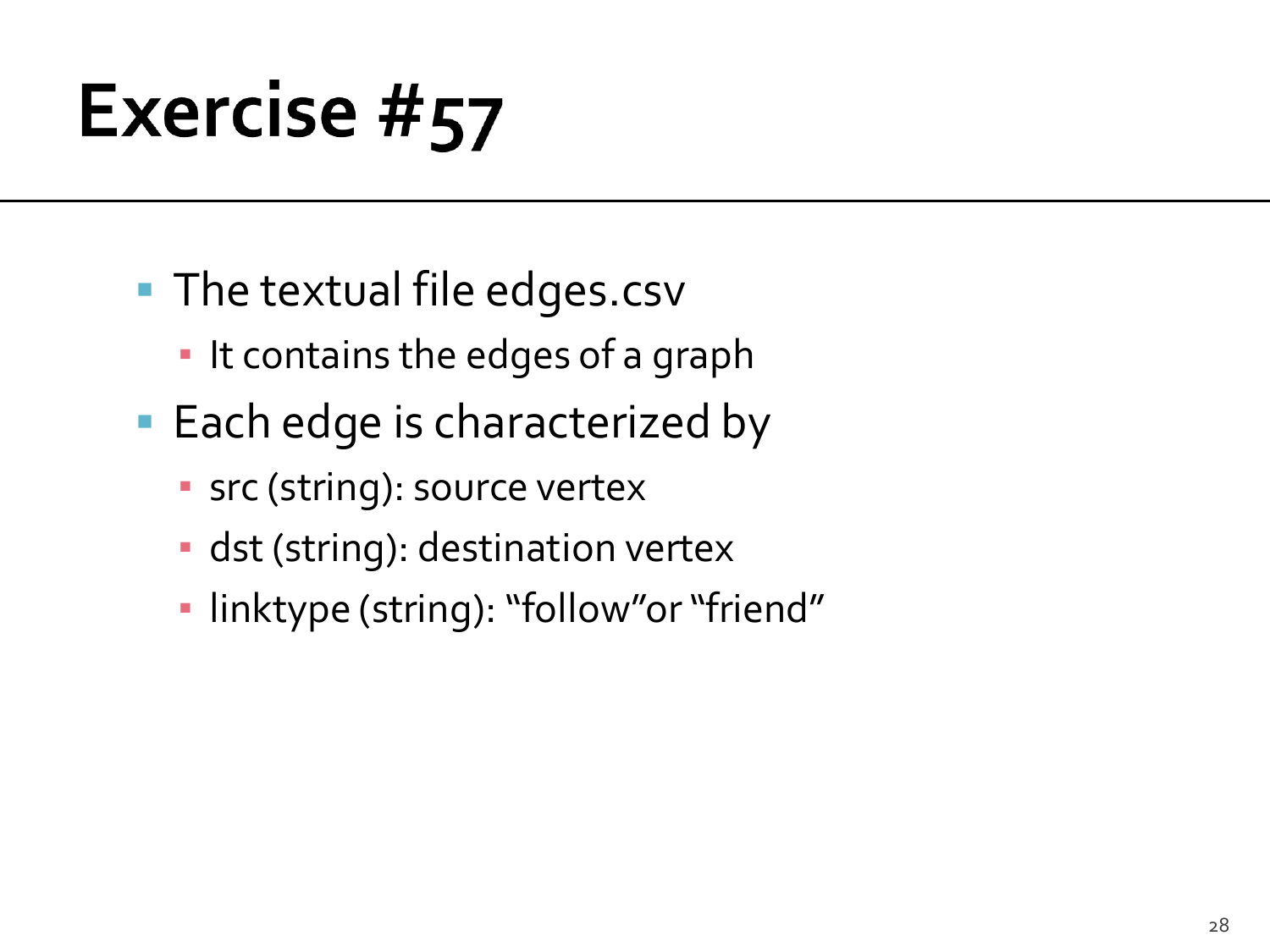#### Output:

- Select the users who can reach user u1 in less than 3 hops (i.e., at most two edges)
	- **Do not consider u1 itself**
- **For each of the selected users, store in the output** folder his/her name and the minimum number of hops to reach user u1
	- One user per line
	- **· Format: user name, #hops to user u1**
- Use the CSV format to store the result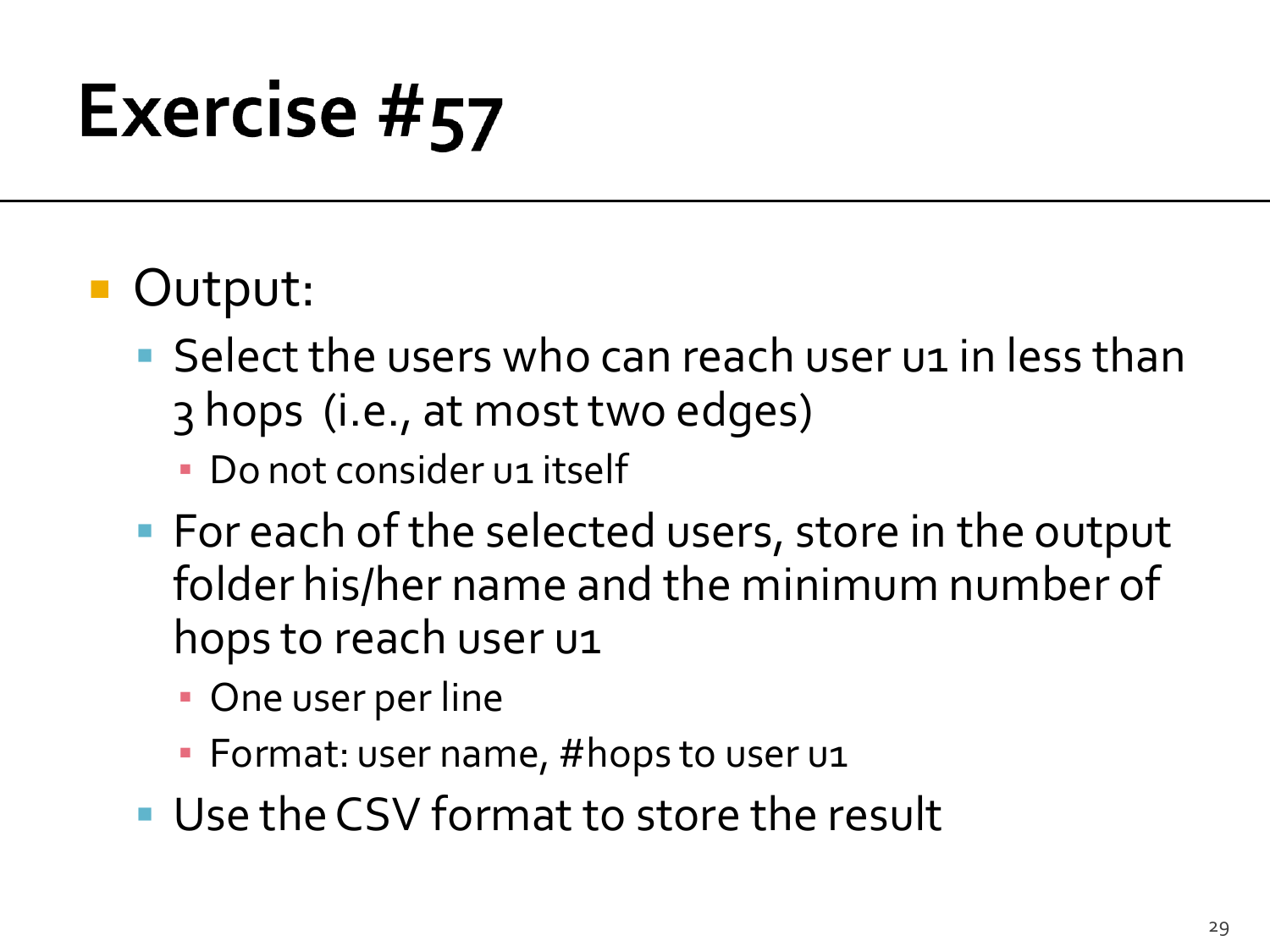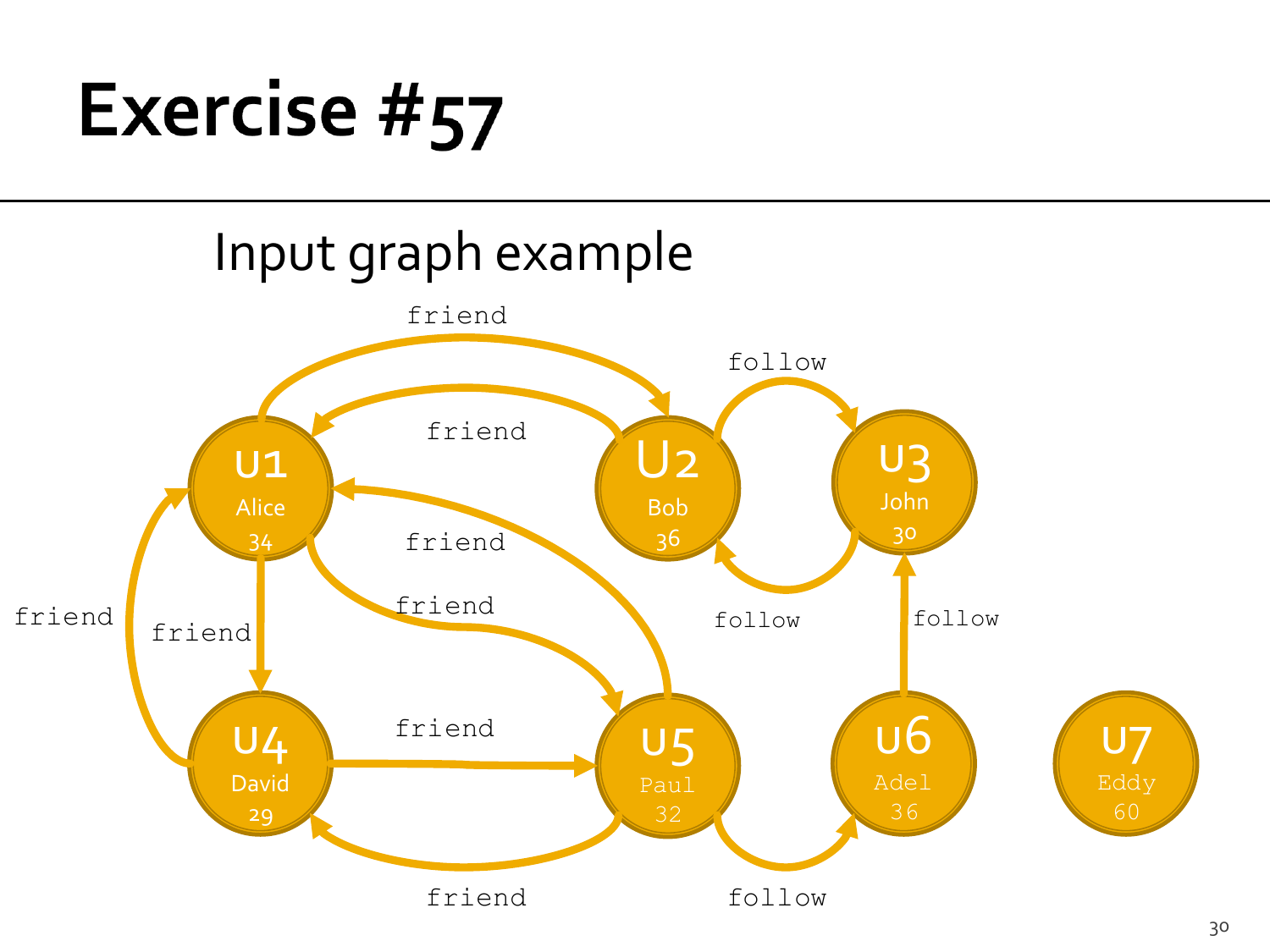#### **Result**

| name       | numHops        |
|------------|----------------|
| <b>Bob</b> | 1              |
| John       | $\overline{2}$ |
| David      | 1              |
| Paul       |                |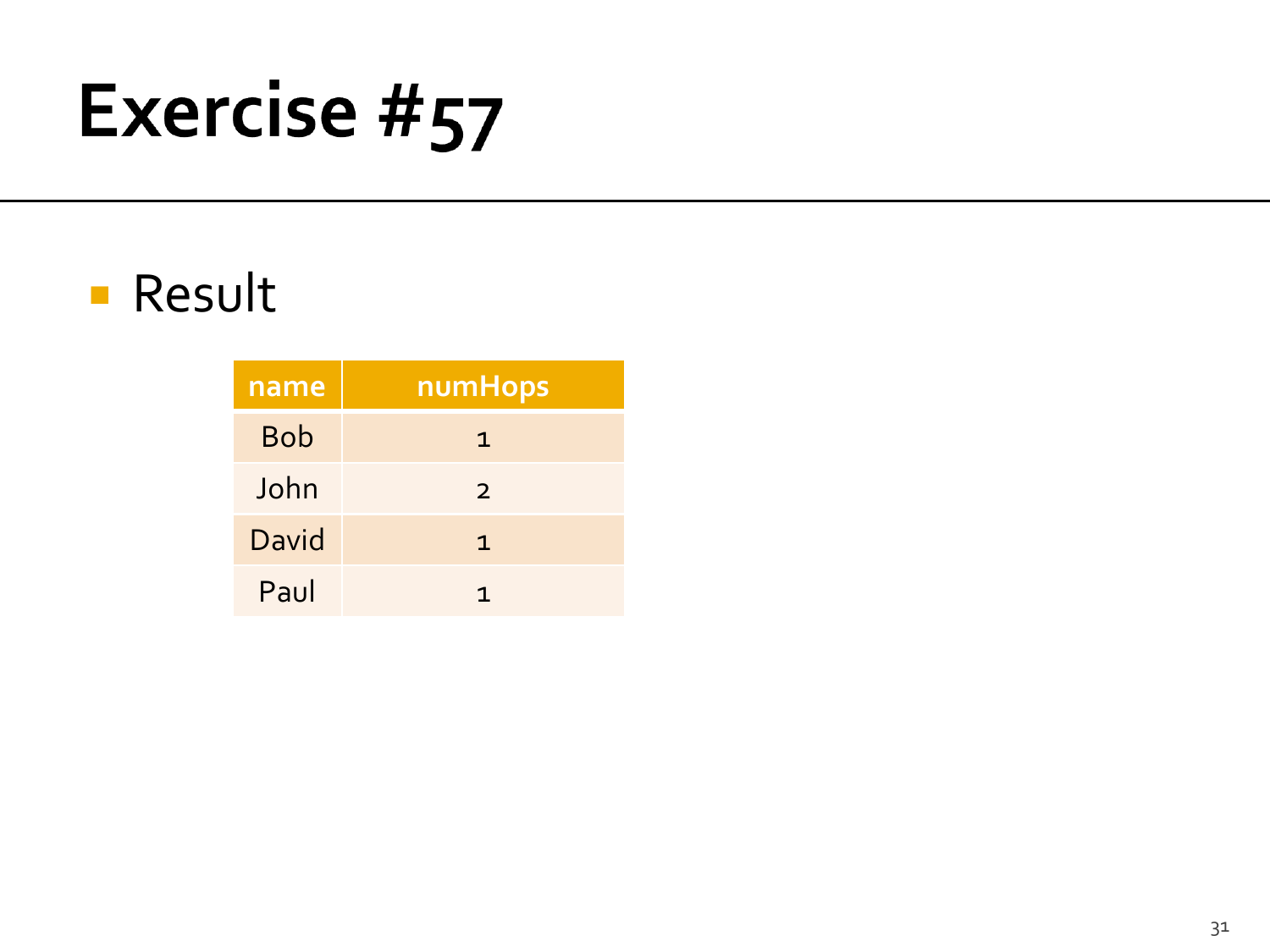- GraphFrame
- **Input:** 
	- **The textual file vertexes.csv** 
		- **.** It contains the vertexes of a graph
	- Each vertex is characterized by
		- **·** id (string): user identifier
		- **· name (string): user name**
		- **age (integer): user age**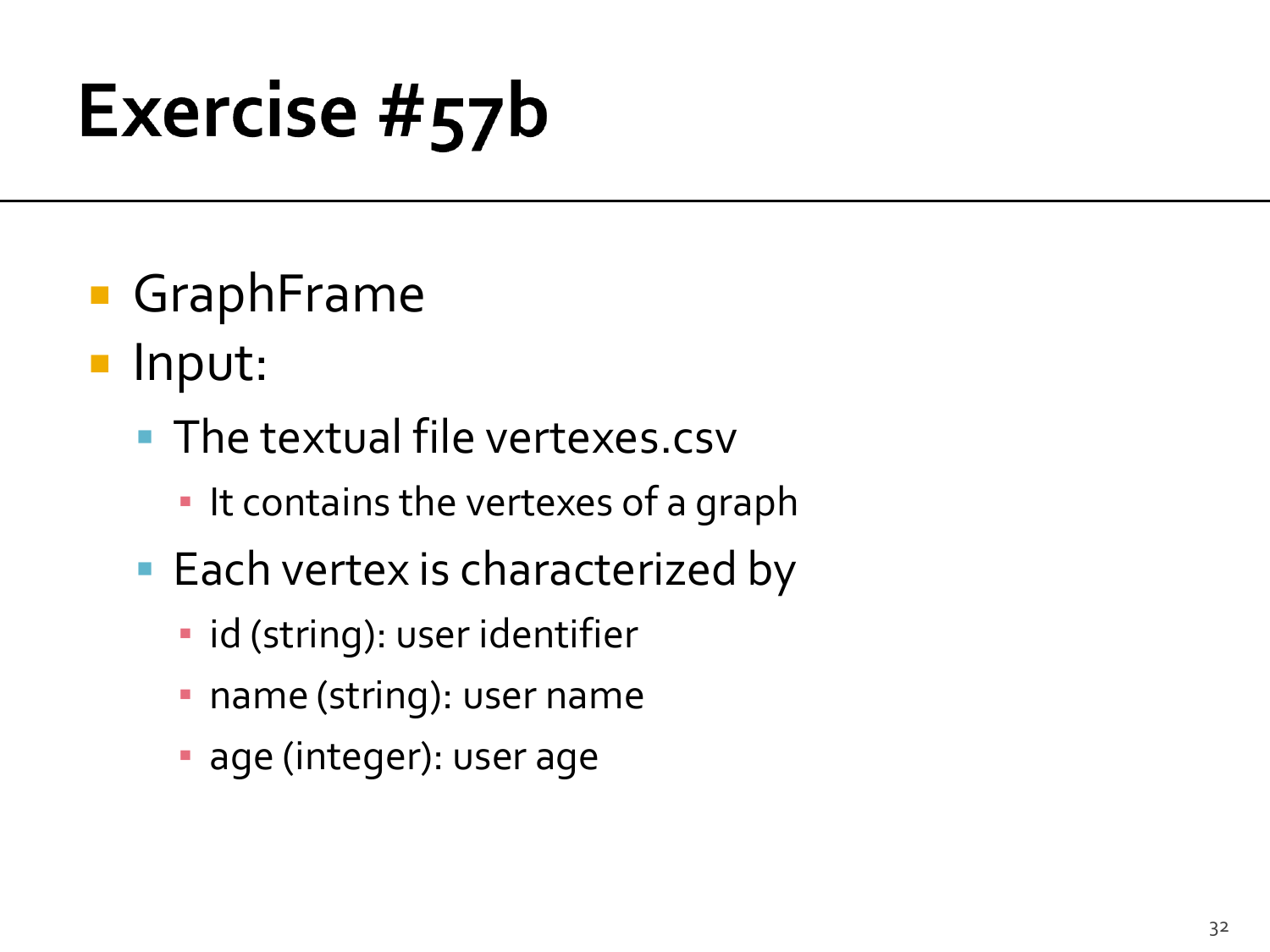- **The textual file edges.csv** 
	- **.** It contains the edges of a graph
- **Each edge is characterized by** 
	- **·** src (string): source vertex
	- **·** dst (string): destination vertex
	- linktype (string): "follow"or "friend"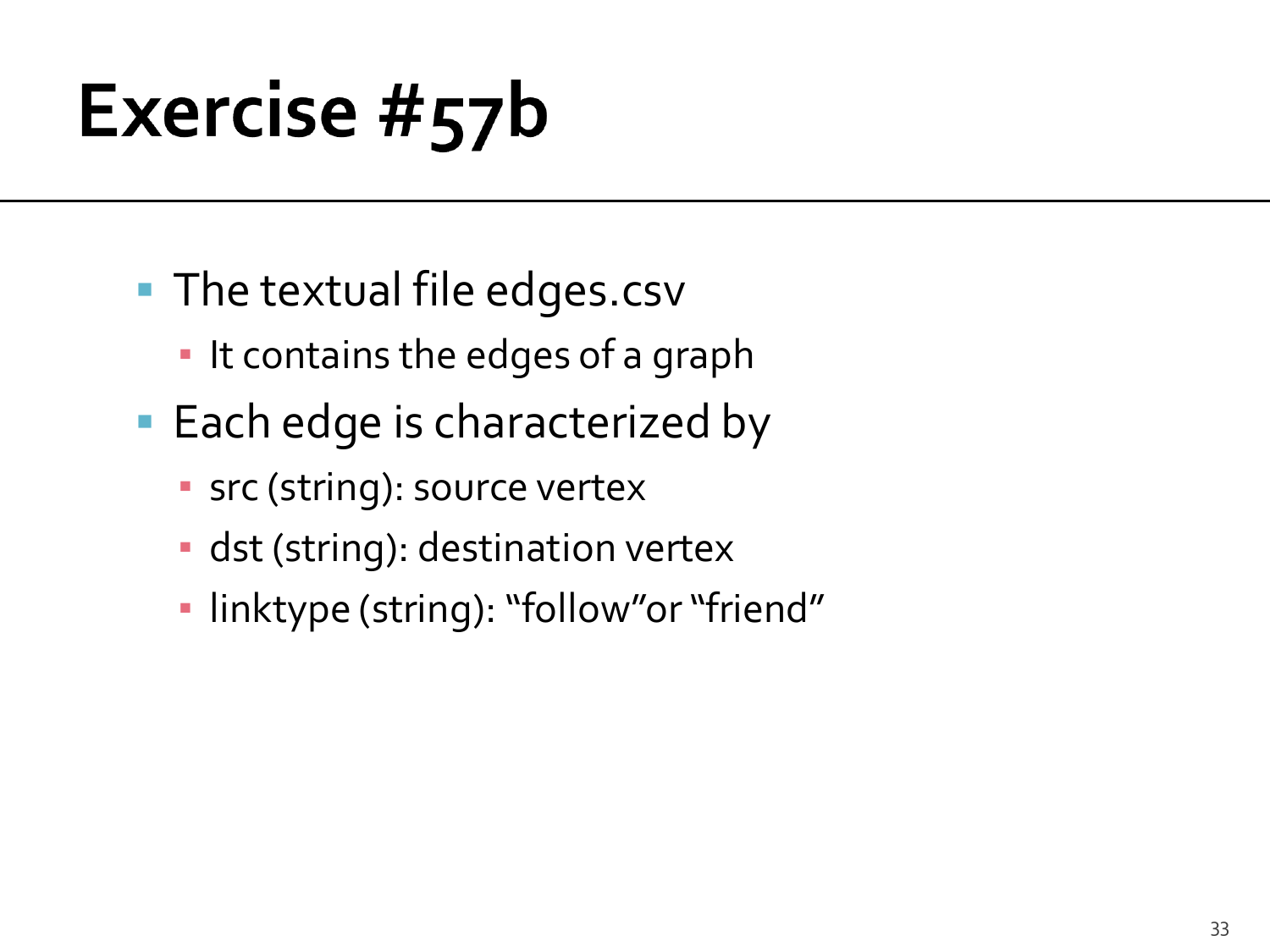#### Output:

- Count for each user the number of "neighbors" with ages less than 35
	- **· User X is a neighbor of User Y if there is a link from User** X to User Y
- For each user with at least one neighbor with ages less than 35, store in the output folder his/her id and the number of neighbors with ages less than 35
- **Use the CSV format to store the result**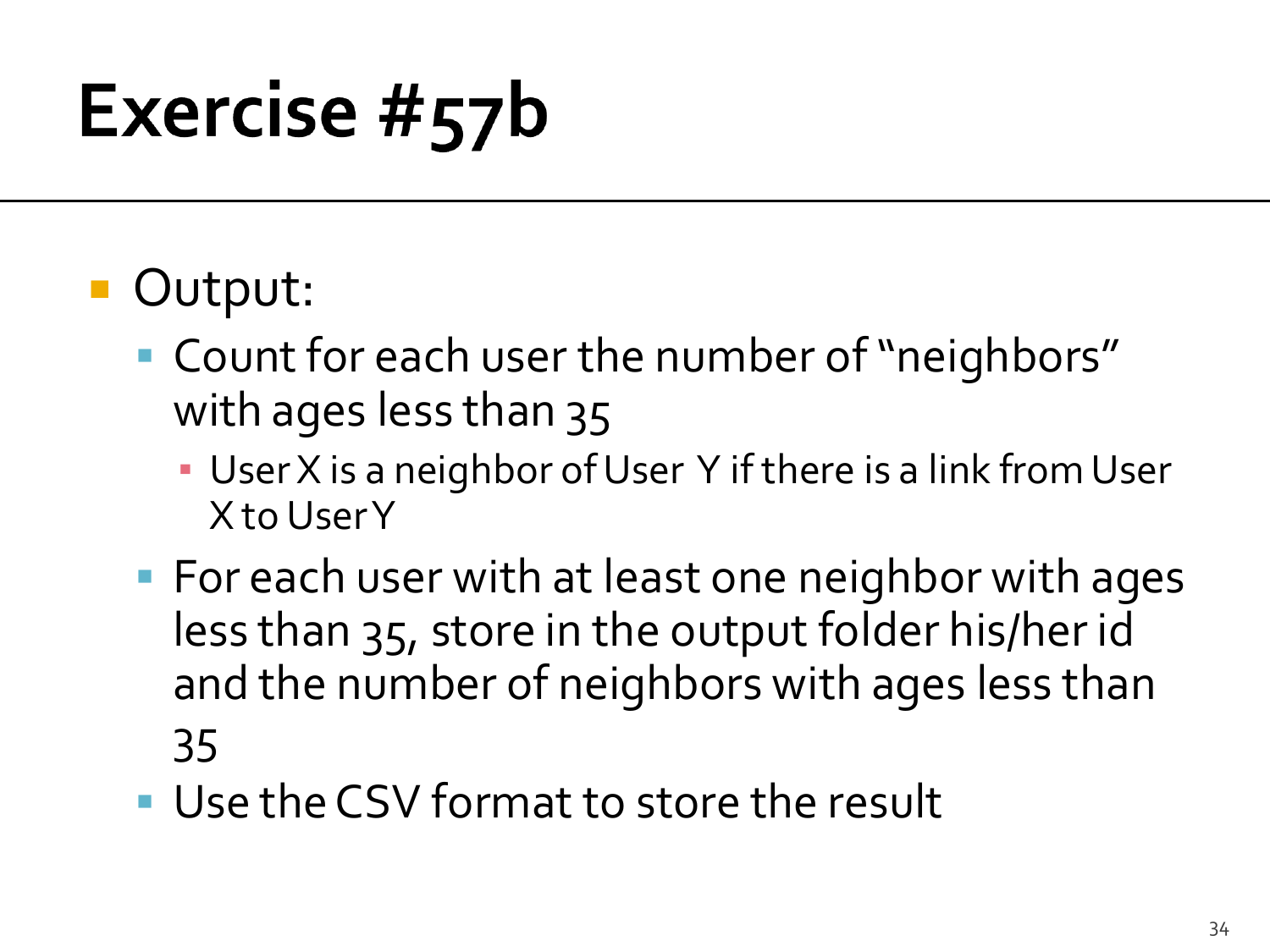